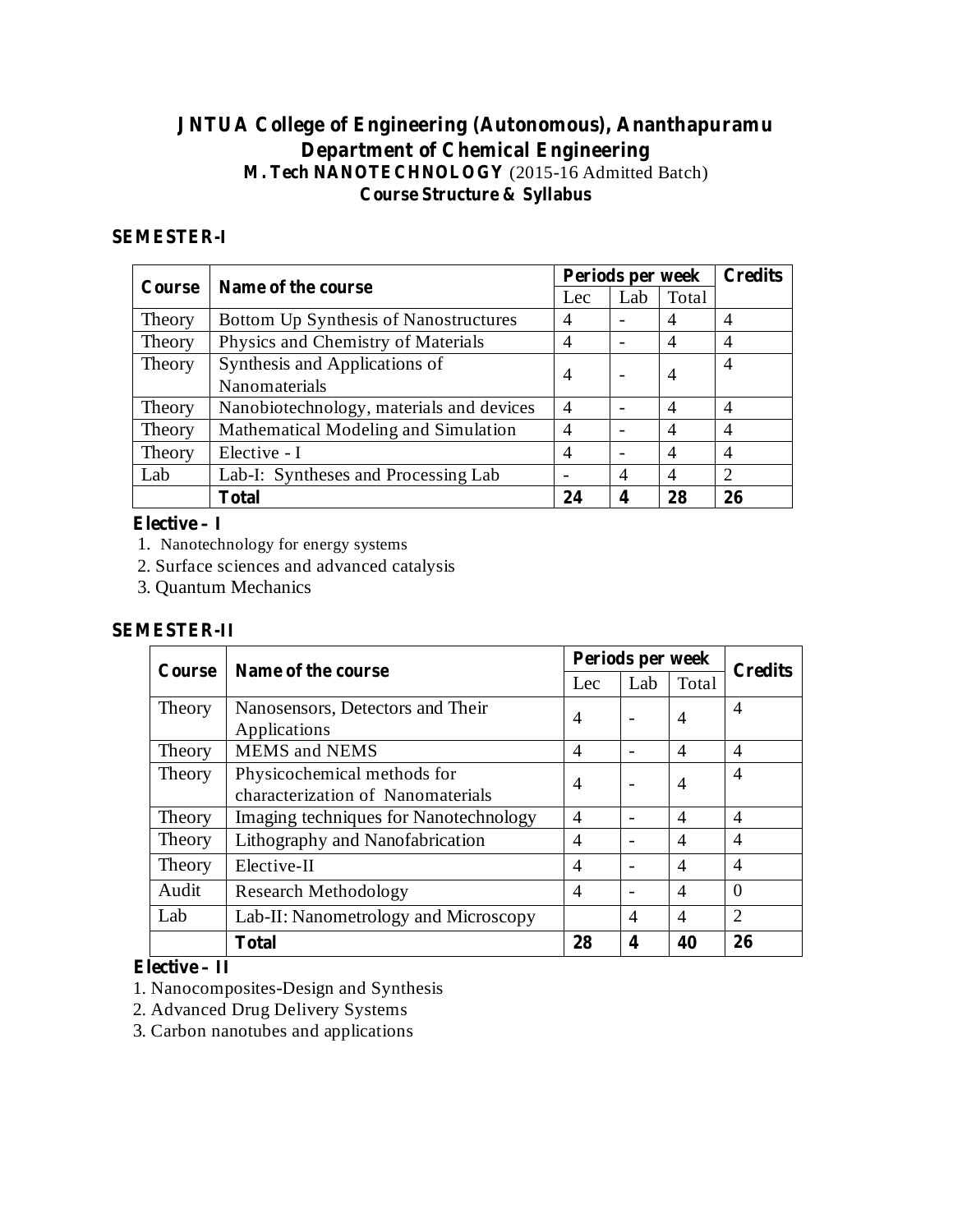# **SEMESTER-III & IV**

| Course | Name of the course           | Periods per week | <b>Credits</b> |       |    |
|--------|------------------------------|------------------|----------------|-------|----|
|        |                              | Lec              | Lab            | Total |    |
|        | <b>III</b> Semester          |                  |                |       |    |
|        | Seminar-I (15D61301)         |                  |                |       |    |
|        | <b>IV Semester</b>           |                  |                |       |    |
|        | Seminar-II (15D61401)        |                  |                |       |    |
|        | <b>III &amp; IV Semester</b> |                  |                |       | 44 |
|        | Project Work (15D61302)      |                  |                |       |    |
|        | <b>Total</b>                 |                  |                |       | 48 |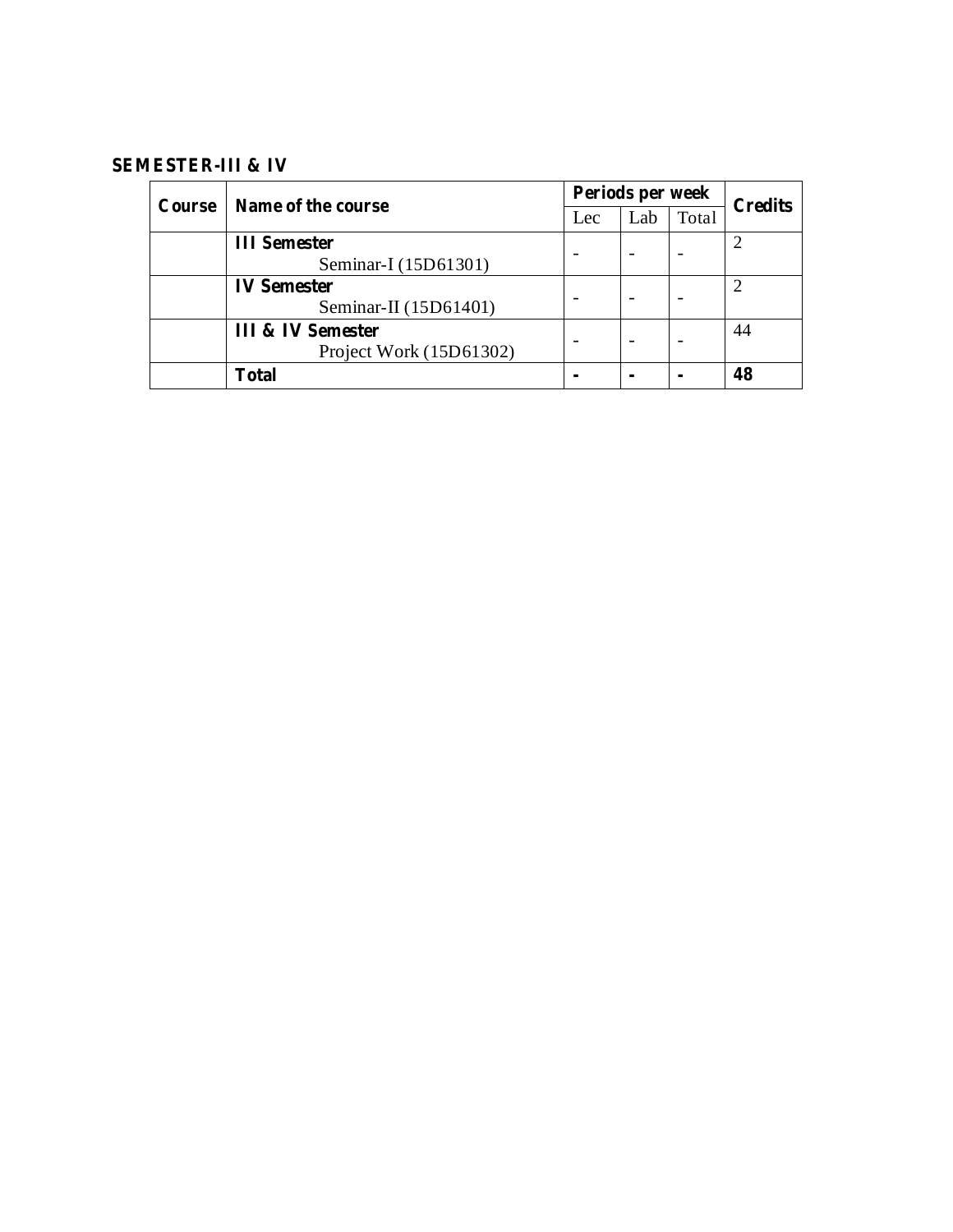#### **M.Tech. Nanotechnology I-Sem L T P C**

**4 0 0 4**

# **BOTTOM UP SYNTHESIS OF NANOSTRUCTURES (15D61101)**

# **UNIT-1: THIN FILM TECHNOLOGIES – I:**

CVD Chemical vapor deposition –Atmospheric pressure CVD(APCVD) – Low pressure CVD (LPCVD) - Plasma enhanced chemical vapor deposition (PECVD) or - The HiPCO method - Photo-enhanced chemical vapor deposition (PHCVD)- LCVD Laser–Induced CVD.

# **UNIT-2: THIN FILM TECHNOLOGIES – II:**

Physical vapor deposition- Sputter technologies- Diode sputtering - Magnetron sputtering. Ion beam (sputter) deposition, ion implantation and ion assisted deposition - Cathodic arc depositionpulsed laser deposition.

# **UNIT-3: EPITAXIAL FILM DEPOSITION METHODS:**

Epitaxy, Different kinds of epitaxy- Influence of substrate and substrate orientation, mismatch, MOCVD Metal Organic Chemical Vapor Deposition. CCVD Combustion Chemical Vapor Deposition - ALD Atomic Layer Deposition -LPE Liquid phase epitaxy -MBE Molecular Beam Epitaxy.

# **UNIT-4: CHEMICAL METHODS:**

Sol-gel synthesis-different types of coatings –spin coating –self assembly-(periodic) starting points for self assembly –Directed self –assembly using conventional lithography –template selfassembly –Vapor liquid solid growth- Langmuir –Blodgett films –DNA self assembly.

# **UNIT-5: PRINTING TECHNOLOGIES:**

Screen printing- Inkjet printing- Gravure printing and Flexographic printing- Flex graphic printing- Gravure printing- Roll-to-Roll techniques.

# **Text Books & References:**

1. G. Cao, "Nanostructures & Nanomaterials: Synthesis, Properties &Applications" Imperial College Press, 2004.

2. W.T.S. Huck, "Nanoscale Assembly: Chemical Techniques (Nanostructure Science and Technology)",

3. "Handbook of Nanoscience, Engineering and Technology", Kluwer publishers, 2002.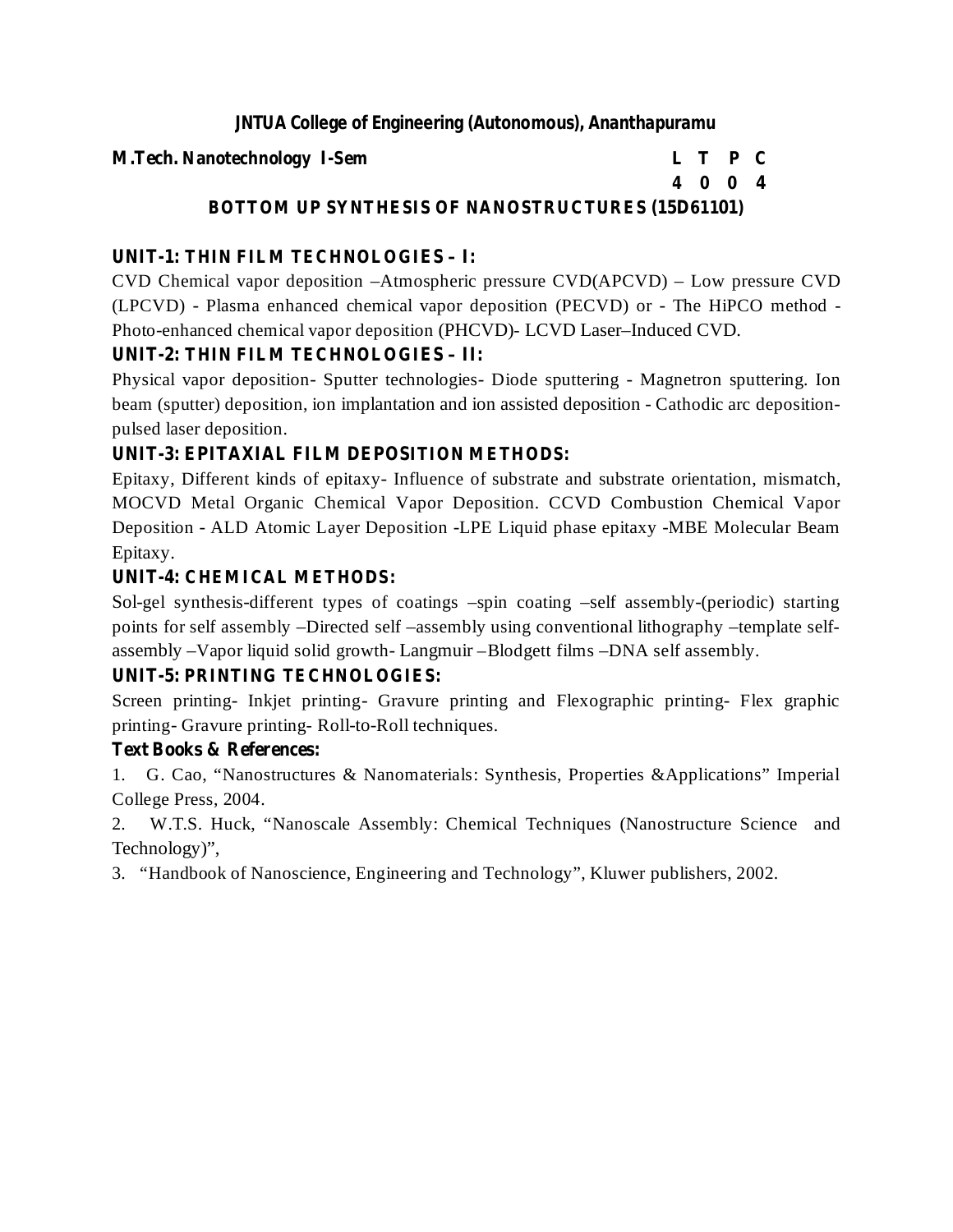#### **M.Tech. Nanotechnology I-Sem L T P C**

# **4 0 0 4**

# **PHYSICS AND CHEMISTRY OF MATERIALS (15D61102)**

# **UNIT-1: INTRODUCTION TO NANOMATERIALS:**

Bulk materials vs. nanomaterials, classification, unique properties of nanomaterials, applications, microstructure and defects in nanocrystalline materials: dislocations, twins, stacking faults and voids, grain boundaries, triple and disclinations.

## **UNIT-2: EFFECT OF NANO-DIMENSIONS ON MATERIALS BEHAVIOR:**

Elastic properties, melting point, diffusivity, grain growth characteristics, enhanced solid solubility, magnetic properties: soft magnetic nanocrystalline alloy, permanent magnetic nanocrystalline materials, giant magnetic resonance, electrical properties, optical properties, thermal properties and mechanical Properties.

# **UNIT-3: PHYSICAL PROPERTIES:**

Melting point and phase transition processes- quantum-size-effect (QSE). Size-induced metalinsulator-transition (SIMIT)- nano-scale magnets, transparent magnetic materials, and ultrahighdensity magnetic recording materials-chemical physics of atomic and molecular clusters.

# **UNIT-4: PHYSICAL CHEMISTRY OF SOLID SURFACES:**

Surface energy – chemical potential as a function of surface curvature-Electrostatic stabilizationsurface charge density-electric potential at the proximity of solid surface-Van der Waals attraction potential.

## **UNIT-5: CHEMISTRY ASPECTS:**

Photochemistry; Photoconductivity; Electrochemistry of Nanomaterials-Diffusion in Nanomaterials; Nanoscale Heat Transfer; Catalysis by Gold Nanoparticles; Transport in Semiconductor Nanostructures; Transition Metal Atoms on Nanocarbon Surfaces; Nanodeposition of Soft Materials; Nanocatalysis.

- 1. Text book of Nanoscience and Nanotechnology by B. S. Murthy, P. Shankar, Baldev Raj, B B Rath, James Murday, Springer series, Universities Press,
- 2. K.W. Kolasinski, "Surface Science: Foundations of Catalysis and Nanoscience", Wiley, 2002.
- 3. Joel I. Gersten, "The Physics and Chemistry of Materials", Wiley, 2001.
- 4. A. S. Edelstein and R. C. Cammarata, "Nanomaterials: Synthesis, Properties and Applications", Institute of Physics Pub., 1998.
- 5. S.Yang and P.Shen: "Physics and Chemistry of Nanostructured Materials", Taylor & Francis, 2000.
- 6. G.A. Ozin and A.C. Arsenault, "Nanochemistry : A chemical approach to nanomaterials", Royal Society of Chemistry, 2005.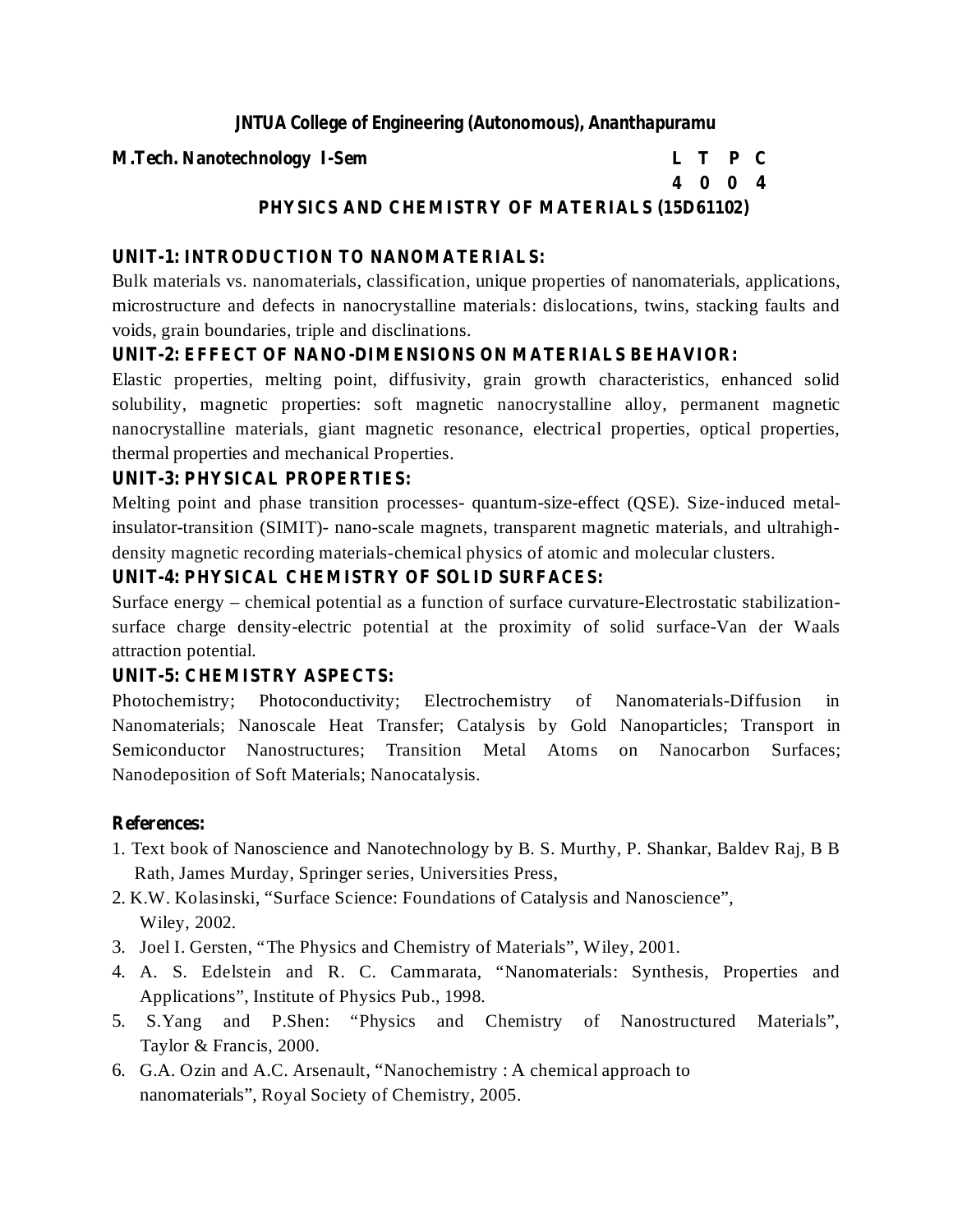#### **M.Tech. Nanotechnology I-Sem L T P C**

**4 0 0 4**

# **SYNTHESIS AND APPLICATIONS OF NANOMATERIALS (15D61103)**

# **UNIT-1: BULK SYNTHESIS**

Synthesis of bulk nano-structured materials –sol gel processing –Mechanical alloying and mechanical milling- Inert gas condensation technique – Nanopolymers – Bulk and nano composite materials.

# **UNIT-2: CHEMICAL APPROACHES**

Self-assembly, self-assembled monolayers (SAMs). Langmuir-Blodgett (LB) films, clusters, colloids, zeolites, organic block copolymers, emulsion polymerization, templated synthesis, and confined nucleation and/or growth. Biomimetic Approaches: polymer matrix isolation, and surface-templated nucleation and/or crystallization. Electrochemical Approaches: anodic oxidation of alumina films, porous silicon, and pulsed electrochemical deposition.

# **UNIT-3: PHYSICAL APPROACHES**

Vapor deposition and different types of epitaxial growth techniques- pulsed laser deposition, Magnetron sputtering - Micro lithography (photolithography, soft lithography, micromachining, e-beam writing, and scanning probe patterning).

# **UNIT-4: NANOPOROUS MATERIALS:**

Nanoporous Materials – Silicon - Zeolites, mesoporous materials - nanomembranes and carbon nanotubes - AgX photography, smart sunglasses, and transparent conducting oxides –molecular sieves – nanosponges.

# **UNIT-5: APPLICATION OF NANOMATERIALS**

Molecular Electronics and Nanoelectronics – Nanobots- Biological Applications – Quantum Devices – Nanomechanics - Carbon Nanotube – Photonics- Nano structures as single electron transistor –principle and design.

- 1. S.P. Gaponenko, Optical Properties of semiconductor nanocrystals, Cambridge University Press, 1980.
- 2. W.Gaddand, D.Brenner, S.Lysherski and G.J.Infrate(Eds.), Handbook of NanoScience, Engg. and Technology, CRC Press, 2002.
- 3. K. Barriham, D.D. Vvedensky, Low dimensional semiconductor structures: fundamental and device applications, Cambridge University Press, 2001.
- 4. G. Cao, Nanostructures & Nanomaterials: Synthesis, Properties ications , Imperial College Press, 2004.
- 5. J.George, Preparation of Thin Films, Marcel Dekker, Inc., New York. 2005.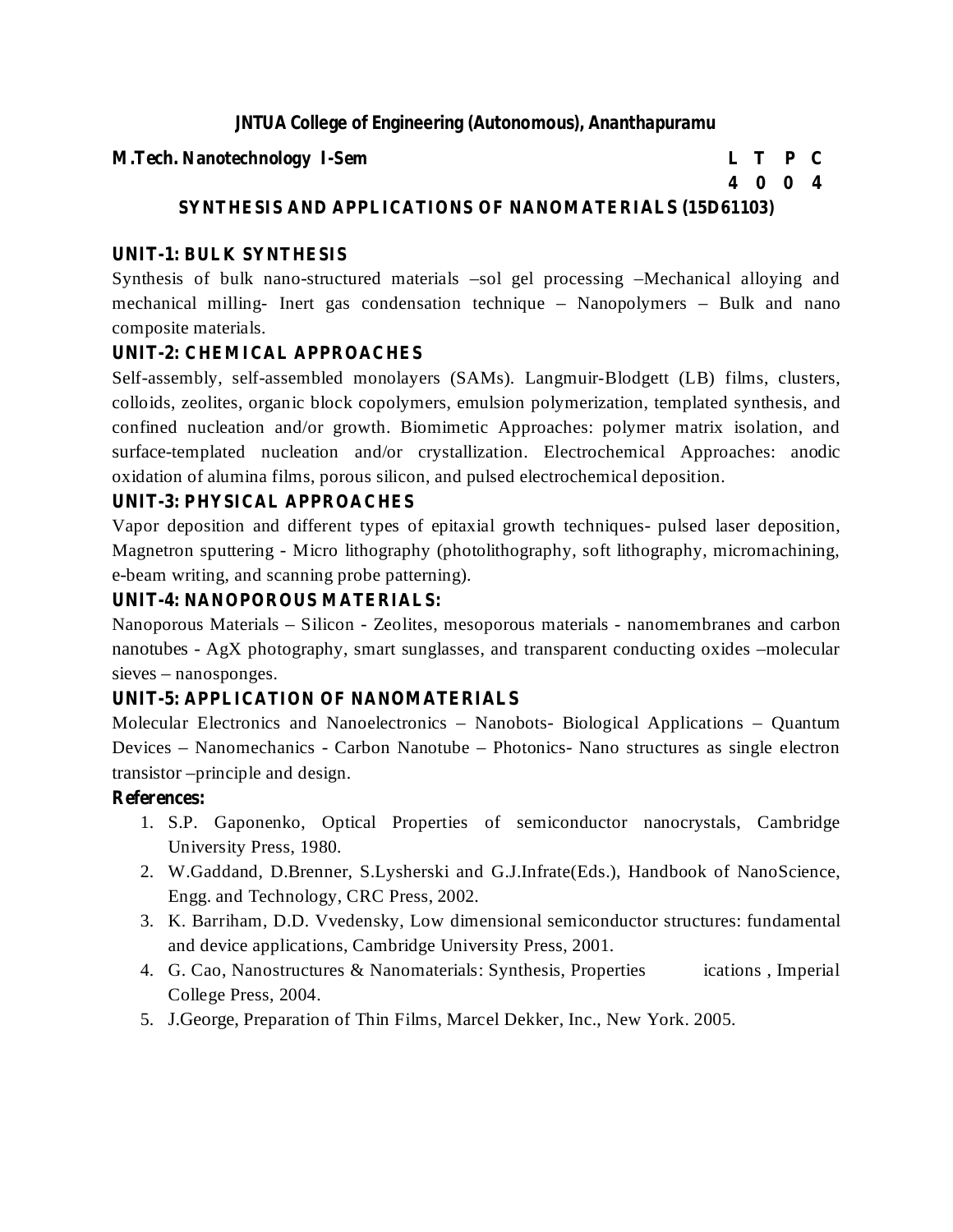#### **M.Tech. Nanotechnology I-Sem L T P C**

**4 0 0 4**

# **NANO BIO-TECHNOLOGY-MATERIALS AND DEVICES (15D61104)**

# **UNIT-1: FUNDAMENTALS TERMS IN BIOTECHNOLOGY**

Biological building blocks: Sizes of building blocks Nanostructures, Polypeptide nanowire and protein nanoparticles.

# **UNIT-2: NUCLEIC ACIDS**

– DNA Double Nano wire, Genetic code and protein synthesis.

# **UNIT-3: BIOLOGICAL NANOSTRUCTURES** :

Bio-mimitics with examples, Bio compatible Bio sensors, Examples of proteins, vesicles, bilayers. Multilayer films, application of bio- nanotechnology: bio nano machines, molecular modeling.

# **UNIT-4: APPLICATIONS TO NEMS AND NANO DEVICES** :

semiconductors, biological neurons and their functions. Bio-chemical and quantum mechanical Nano bio-sensors and biomedical applications nano materials in drug del very, organic computers: DNA computers, parallel processing, Bit and 'Q' bit, Quantum parallelism.

# **UNIT-5: NANOSCALE PROCESSES IN THE ENVIRONMENT**

Nano technology for Immune system, clinical imaging, nano robots, Nano Fibres for Tissue Engineering.

# **Text books:**

1. Bio Nano Technology by Good Sell, Wiley Liss

2. Introduction to Nanotechnology by Charles. P.Poole Jr and Frank J. Owens, Wiley India Pvt Ltd.

3.Nano Technology, A gentle introduction to the next big idea by Mark Ranter and Daniel Ranter, Pearson education

4 Nanotechnology – science, innovation and opportunity by Lynn E Foster, Prentice Hall – Pearson education.

# **Reference books:**

1. Encyclopedia of Nanotechnology by H.S.Nalwa

2. Encyclopaedia of Nanotechnology by M.Balakrishna Rao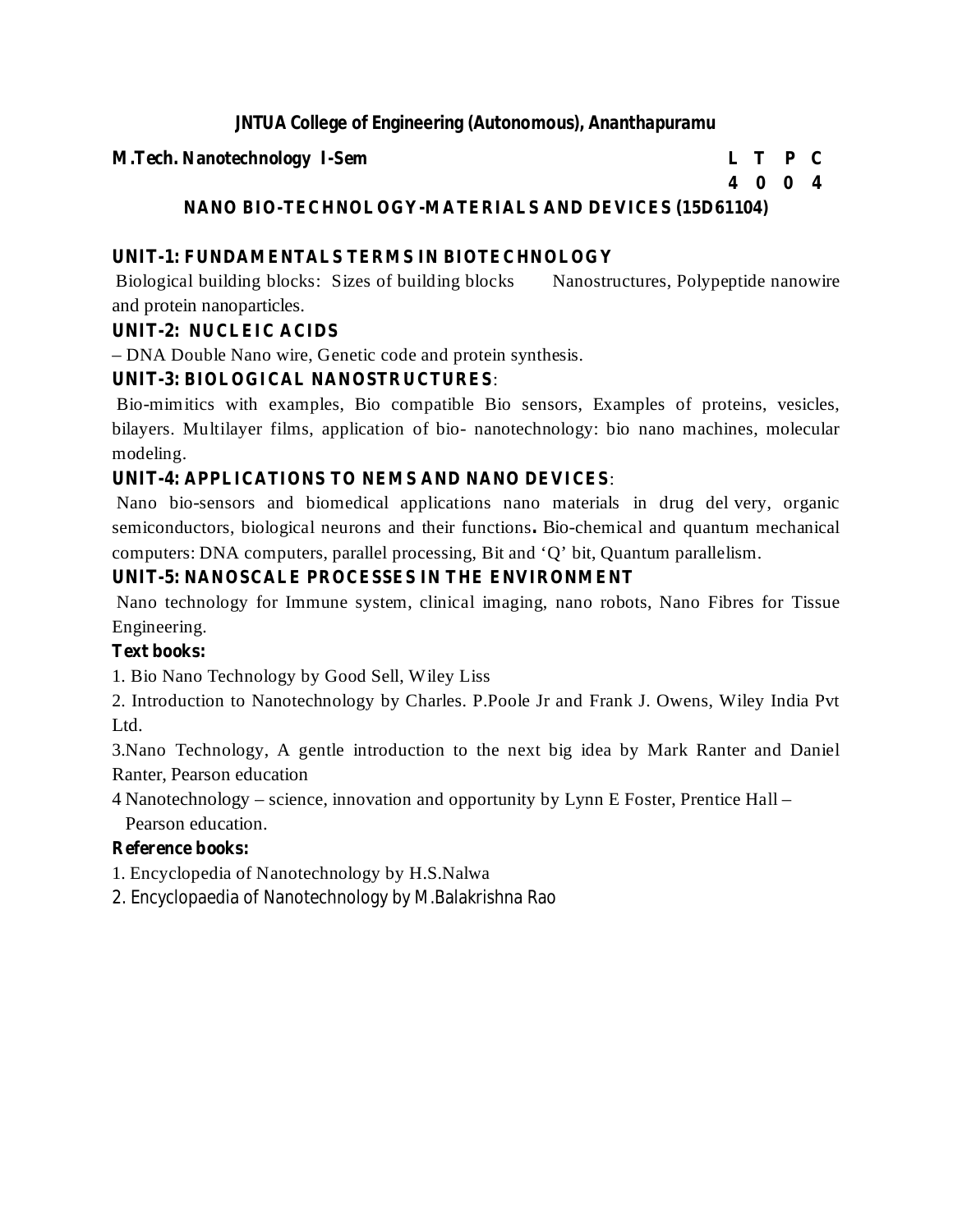#### **M.Tech. Nanotechnology I-Sem L T P C**

# **4 0 0 4**

# **MATHEMATICAL MODELING AND SIMULATION (15D61105)**

# **UNIT-1:Fundamentals of modeling:**

Principles & uses of modeling, classification of mathematical models-steady state Vs dynamic models, lumped Vs distributed parameter models, deterministic Vs stochastic models.

**Examples of mathematical models** -Two heated tanks, constant volume CSTRs, Gravity flow tank, Dynamics of first order & second order systems (Mercury in glass thermometer, Damped vibrator)

**UNIT-2:Empirical model building** method of least squares, linear, polynomial and multiple  regression, non-linear regression. Solution of simultaneous algebraic equations: Direct methods: Gauss-elimination method, Gauss–Jordan method, Iterative methods: Jacobi's method, Gauss-Siedal method.

**UNIT-3:Solution of ODEs** :Euler method, Runge-Kutta method, Milne's Predictor-Corrector method **Solution of PDEs**: Elliptic equations-one dimensional, parabolic equation-hyperbolic equation- partial differential equations-separation of variables-wave equation.

**UNIT-4:Finite Difference:** Difference operator (? ), operator E, Interpolation, Formulation of linear and non-linear finite difference equations Advanced methods for Differential Equations: method of lines, Orthogonal Collocation, Finite Volume Method.

#### **UNIT-5:**

**Fourier series and Fourier integral** : Periodic function, Trigonometric series, Fourier series, Fourier integral. Laplace Transforms and Applications: Laplace transform, Inverse Laplace Functions of any period, Even andodd functions, Half-range Expansion, Forced oscillations, transform, Linearity, Shiftingtheorem, Transforms of derivatives and integrals, Differential equations, Unit step function, Second shifting theorem, Dirac's delta function.

- 1. S.C. Chapra and R.P.Canale, "Numerical methods for Engineers", Tata McGraw Hill, New Delhi, 2002.
- 2. Erwin Kreyzig, "Advanced Engineering Mathematics", John Wiley & Sons, 2004.
- 3. Jenson and Jeffery, Mathematical Methods in Chemical Engineering,
- 4. Mickley, Reid and Sherwood, Applied Mathematics in Chemical Engineering, Tata-McGraw-Hill, New Delhi
- 5. Zill, Dennis and Cullen, Michael Advanced Engineering 3 <sup>rd</sup>Edition, 2006, Jones and Bartlett, Publisher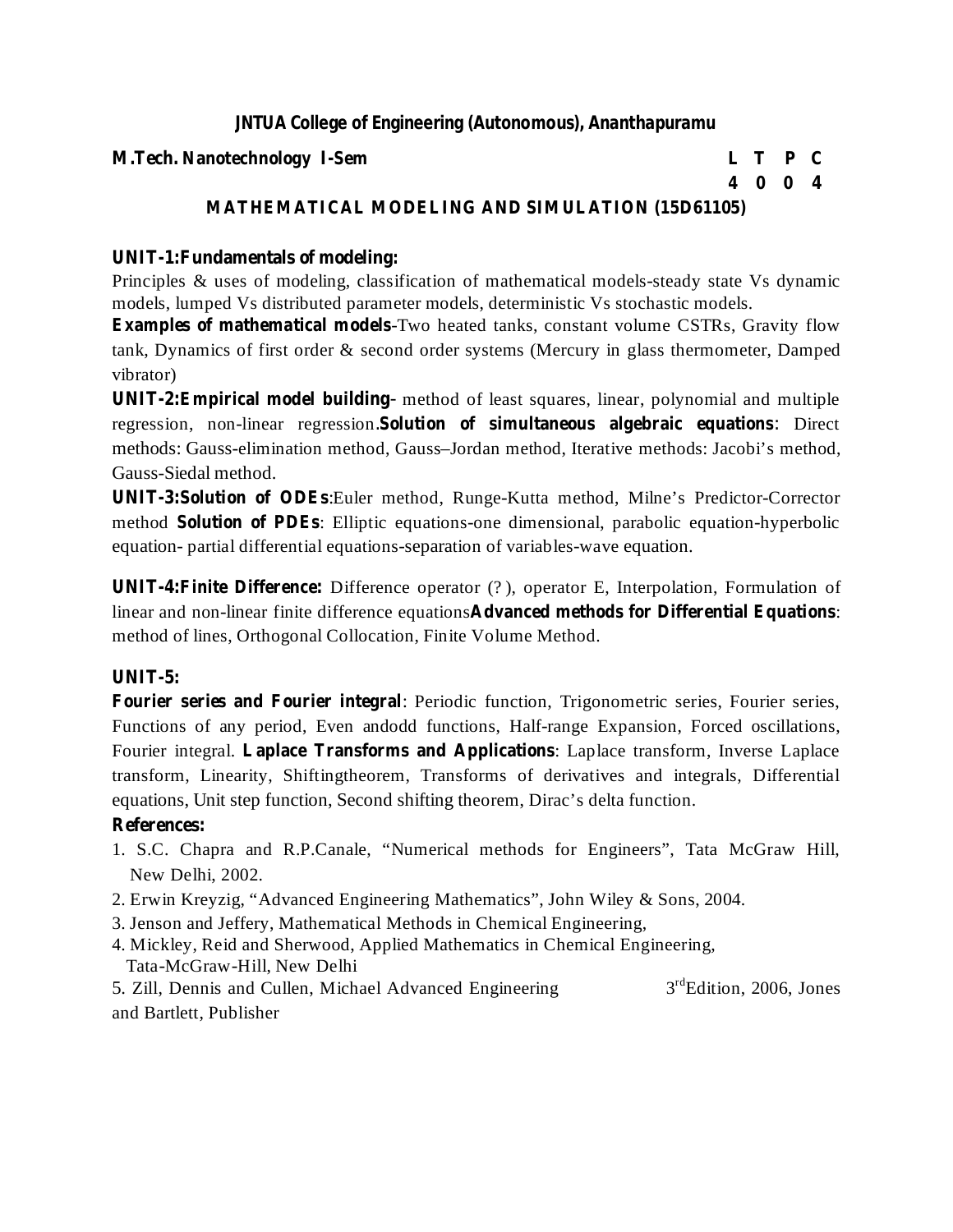#### **M.Tech. Nanotechnology I-Sem L T P C**

### **4 0 0 4**

# **NANOTECHNOLOGY FOR ENERGY SYSTEMS (15D61106) (Elective-I)**

# **UNIT-1: INTRODUCTION**

Nanotechnology for sustainable energy-Materials for light emitting diodes-batteries-advanced turbines-catalytic reactors-capacitors-fuel cells.

# **UNIT-2: RENEWABLE ENERGY TECHNOLOGY:**

Energy challenges, development and implementation of renewable energy technologies nanotechnology enabled renewable energy technologies - Energy transport, conversion and storage, Nano, micro and meso scale phenomena and devices.

# **UNIT-3: MICRO FUEL CELL TECHNOLOGY:**

Micro-fuel cell technologies, integration and performance for micro-fuel cell systems - thin film and microfabrication methods - design methodologies - micro-fuel cell power sources,

# **UNIT-4: MICROFLUIDIC SYSTEMS:**

Nano-electromechanical systems and novel microfluidic devices - nano engines - driving mechanisms - power generation - microchannel battery - micro heat engine (MHE) fabrication thermocapillary forces - Thermocapillary pumping (TCP) - piezoelectric membrane.

# **UNIT-5: HYDROGEN STORAGE METHODS:**

hydrogen storage methods - metal hydrides - size effects - hydrogen storage capacity - hydrogen reaction kinetics - carbon-free cycle- gravimetric and volumetric storage capacities hydriding/dehydriding kinetics - high enthalpy of formation - and thermal management during the hydriding reaction - distinctive chemical and physical properties - multiple catalytic effects degradation of the sorption properties - hydride storage materials for automotive applications.

- 1. J. Twidell and T. Weir, Renewable Energy Resources, E & F N Spon Ltd, London, 1986.
- 2. Hydrogen from Renewable Energy Sources by D. Infield,
- 3. Fuel Storage on Board Hydrogen Storage in Carbon Nanostructures by R.A. Shatwell,
- 4. Fuel cell technology handbook. Hoogers. CRC Press, 2003.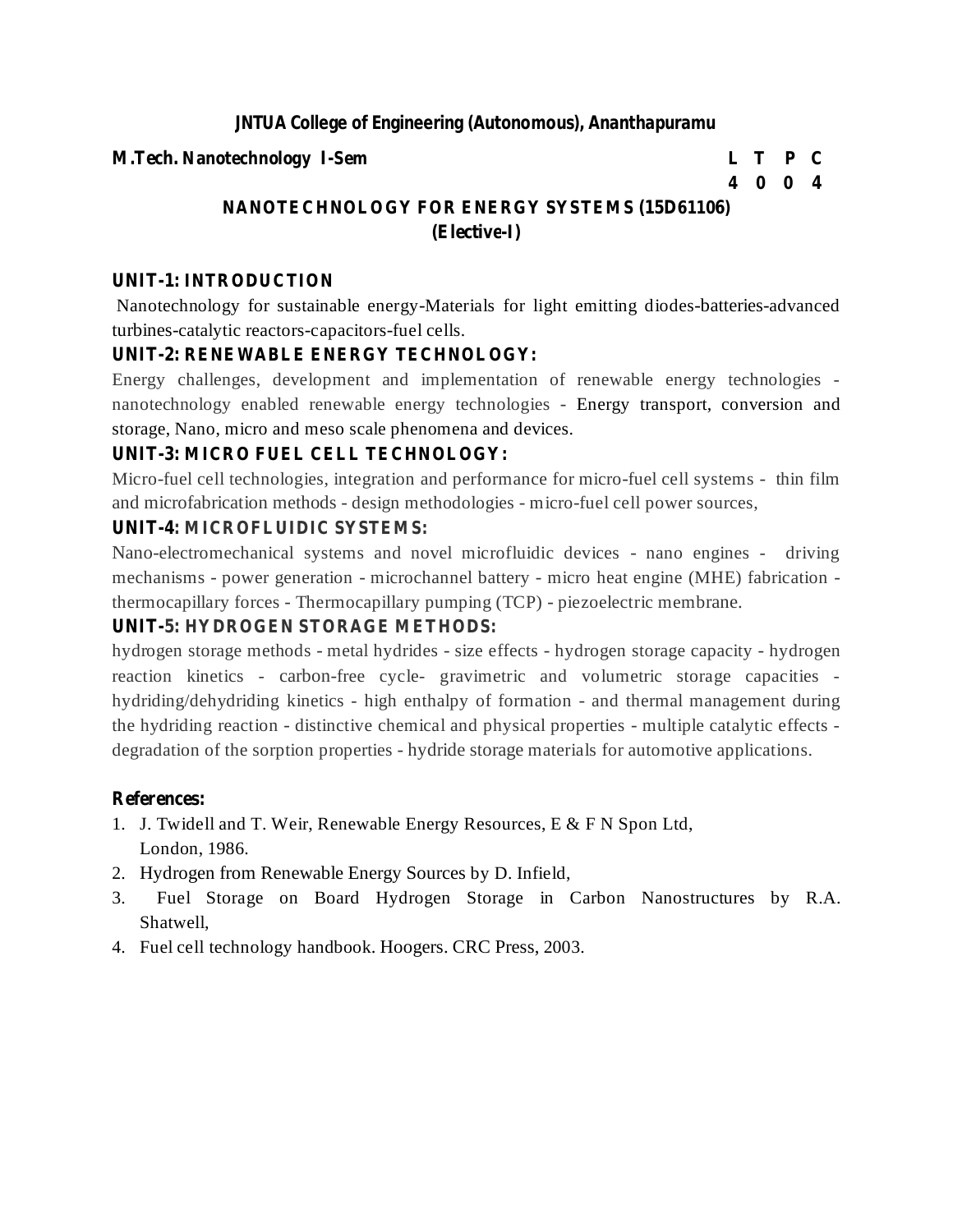#### **M.Tech. Nanotechnology I-Sem L T P C**

**4 0 0 4**

# **SURFACE SCIENCES AND ADVANCED CATALYSIS (15D61107) (Elective-I)**

**UNIT-1:** Adsorption phenomenon: Chemisorption & Physisorption, orption isotherms and methods of determination of pore size and surface area of materials using the adsorption isotherms.Catalysis – Definition, types of catalysis with suitable examples, characteristics of a catalyst, selectivity or specificity of the catalyst, activation and deactivation of catalysts, catalytic poisoning

**UNIT-2:** Necessity for the alternate energy sources and the role of catalytic technology in the energy sector – Fuel cells, Solar cells, Biomass and Biofuels, New trends in heterogenous catalysis – catalytic sensors, membrane and monolithic reactors

**UNIT-3:** Catalysis in environmental protection & green process- Industrial catalytic wet air oxidation processes, water purification, synthesis of ity, commodity and fine chemicals, catalysis in automobiles : catalytic converter applications

**UNIT-4:** Important catalytic materials – Nanostructured metals like Pt, Pd and Fe. Nanostructured ceramics like silica, silicate and alumina, pillared clays, colloids and porous materials (viz. mesoporous materials)

**UNIT-5:** Mesoporous materials – Introduction, synthesis & characterization, properties and applications (with suitable examples), unipore size, b pore size, graphs., supramolecular chemistry, synthesis ( micelar rods).

#### **References**

1. Basic principles in applied catalysis – Manfredlaerns

- 2. Nanotechnology in Catalysis Pinzhan
- 3. Introduction to Nanotechnology Charles P Poole Jr & Frank J Owens
- 4. Nanoscale Materials –LM Liz Marzan & Prashant V. Kamat
- 5. Nanostructured catalysts SL Scott, CM Crudden & CW Jones
- 6. Concepts of Modern Catalysis & kinetics I. Chorkendorff, J.W. Niemantsverdriet
- 7.Chemistry of Nanomaterials: Synthesis, properties & applications, Volume-I CNR Rao, A Muller & AK Cheetham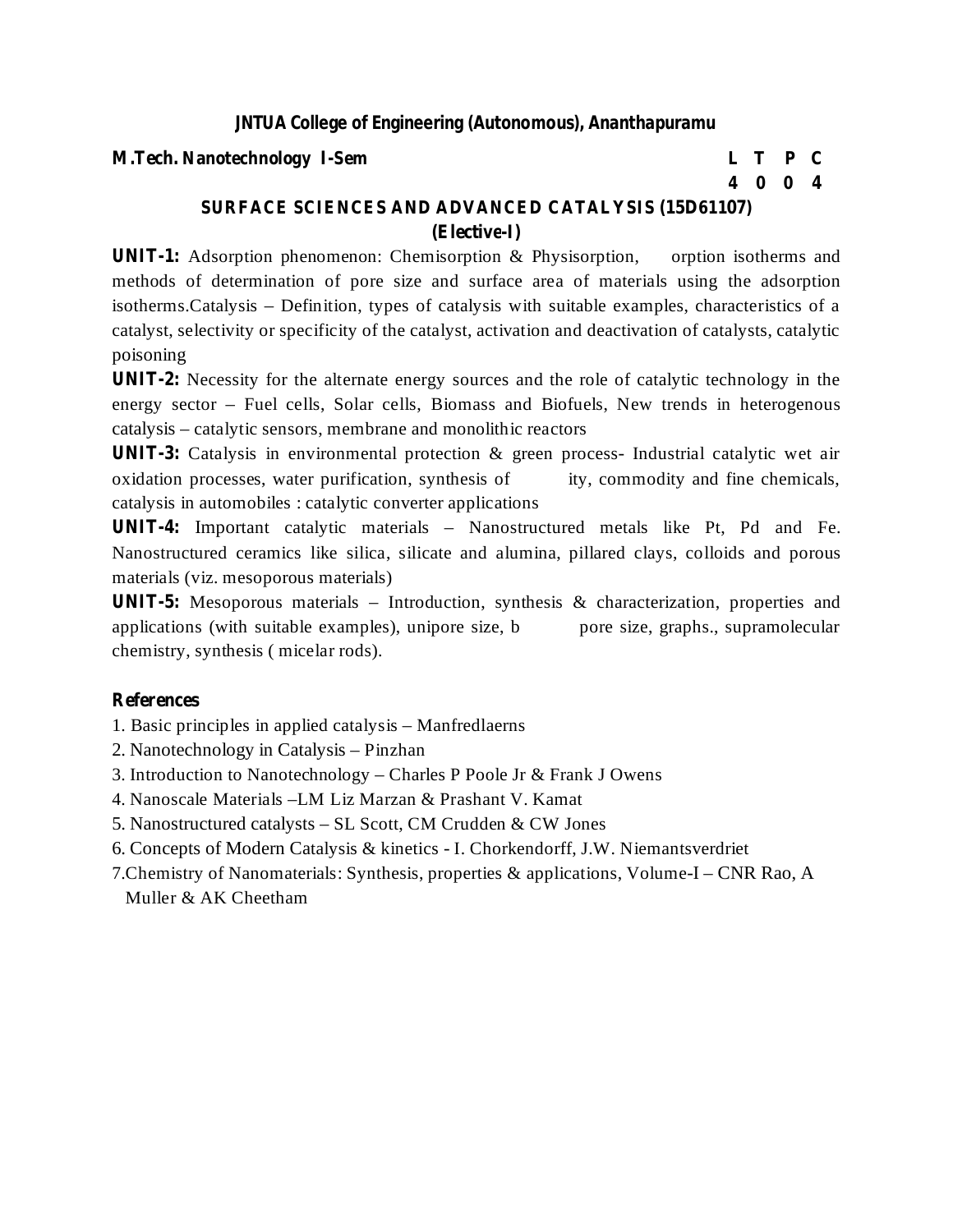#### **M.Tech. Nanotechnology I-Sem L T P C**

# **4 0 0 4**

# **QUANTUM MECHANICS (15D61108) (Elective-I)**

# **UNIT-1: Introduction**

Wave-particle duality, Schrödinger equation and expectation values, Uncertainty principle

# **UNIT-2: Basics of Quantum mechanics**

Solutions of the one-dimensional Schrödinger equation for free particle, particle in a box, particle in a finite well, linear harmonic oscillator.

3.Reflection and transmission by a potential step and by a rectangular barrier.

# **UNIT-3: Solution of Time independent Schrödinger equation**

Particle in a three dimensional box, linear harmonic oscillator and its solution, density of states, free electron theory of metals. The angular meomentum problem. The spin half problem and properties of Pauli spin matrices.

# **UNIT-4: Approximate methods**

Time independent and time dependent perturbation theor for non-degenerate and degenerate energy levels. The variational method, WKB approximation, adiabatic approximation, sudden approximations.

# **UNIT-5: Quantum computation**

Concept of quantum computation, Quntum Qbits etc.

# **Books and References:**

- 1. Modern Physics Beiser
- 2. Quantum Mechanics Bransden and Joachen
- 3. Quantum Physics of Atoms, Molecules, Solids, Nuclei, and Particles,  $2<sup>nd</sup>$  Edition by Eisberg, Robert; Resnick, Robert
- 4. Quantum Physics A. Ghatak
- 5. Principles of Quantum Mechanics 2nd ed. R. Shankar
- 6. Quantum Mechanics Vol 1&2 Cohen-Tannoudji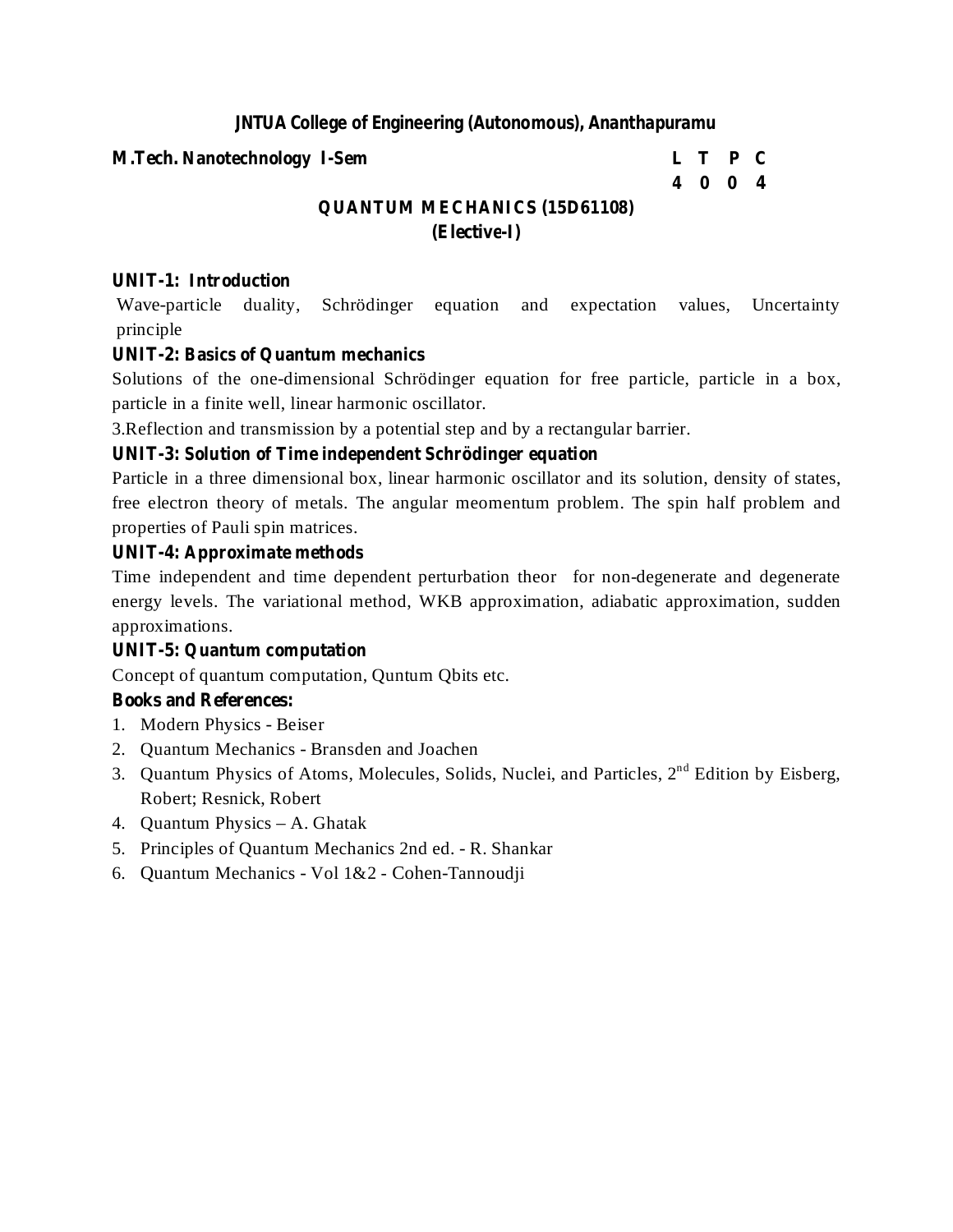#### **M.Tech. Nanotechnology I-Sem L T P C**

#### **0 0 4 2 SYNTHESES AND PROCESSING LAB (15D61109)**

- Ø Nano Catalyst Preparation by Chemical methods
- Ø Two methods for the synthesis of CNT's (CVD method and Flame Synthesis)
- Ø Synthesis of oxide Nanostructures / nanocomposites by Sol Gel Process
- Ø Synthesis of nanocomposites by Sol Gel Process

### **Reference books**

- 1. Advanced catalysis and Nano structured material by WR Moser.
- 2. Introduction to Nano Technology by Charles. P.Poole Jr and Frank J. Owens Wiley India Pvt Ltd.
- 3. Encyclopedia of Nanotechnology by H.S. Nalwa
- 4. Nano: The Essentials Understanding Nano Scinece and Nanotechnology by T.Pradeep; Tata Mc.Graw Hill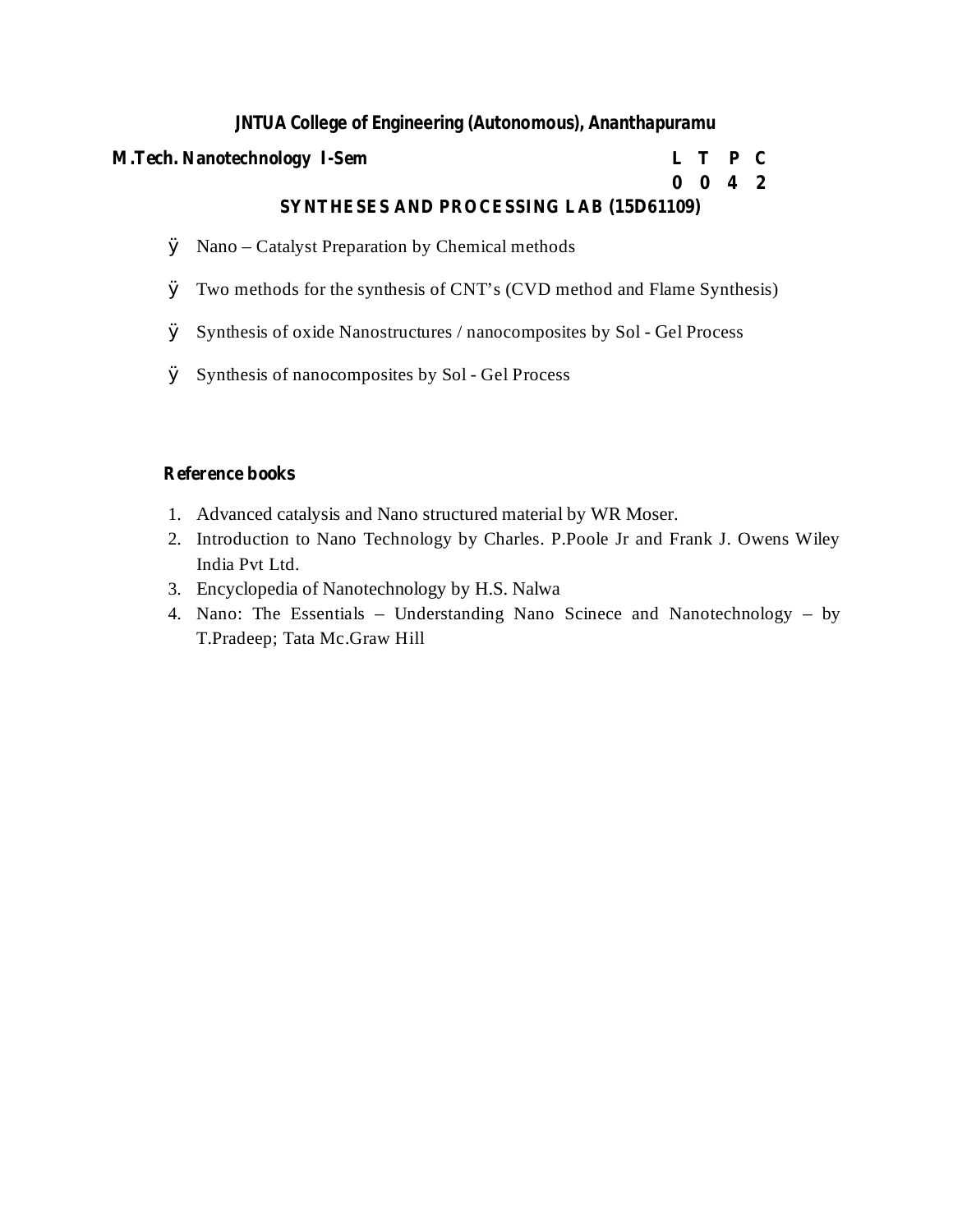#### **M.Tech. Nanotechnology II-Sem L T P C**

**4 0 0 4**

## **NANOSENSORS, DETECTORS AND THEIR APPLICATIONS (15D61201)**

**Unit-I SENSOR CHARACTERISTICS AND PHYSICAL EFFECTS:** Active and Passive sensors – Static and dynamic characteristics - Accuracy, offset and linearity - First and second order sensors – Physical effects involved in signal transduction- Photoelectric and Photo dielectric effect – Photoluminescence–Electroluminescence – chemiluminescence effect – Doppler effect – Barkhausen effect – Hal effect – Ettinshausen effect – Thermoelectric effect – Peizoresistive effect – Piezoelectric effect – Pyroelectric effect –Magneto-mechanical effect (magnetostriction) – Magneto resistive effect.

**Unit-II NANO BASED INORGANIC SENSORS:** Density of states (DOS) – DOS of 3D, 2D, 1D and 0D materials – one dimensional gas sensors:- gas sensing with nanostructured thin films – absorption on surfaces – metal oxide modifications by additives – surface modifications – nano optical sensors – nano mechanical sensors – plasmon resonance sensors with nano particles – AMR, Giant and colossal magneto resistors – magnetic tunneling junctions.

**Unit-III THERMAL SENSORS:** Thermal energy sensors -temperature sensors, heat sensors-Electromagnetic sensors- electrical resistance sensors, electrical current sensors, electrical voltage sensors, electrical power sensors, magnetism sensors - Mechanical sensors -pressure sensors, gas and liquid flow sensors, position sensors - Chemical sensors - Optical and radiation sensors.

**Unit-IV ORGANIC / BIOSENSORS:** Structure of Protein – role of protein in nanotechnology – using protein in nanodevices – antibodies in sensing – antibody in nano particle conjugates – enzymes in sensing – enzyme nanoparticle hybrid sensors – Motor proteins in sensing – transmembrane sensors. Nanosensors based on Nucleotides and DNA – Structure of DNA – DNA decoders and microarrays – DNA protein conjugate based sensors – Bioelectronic sensors – DNA sequencing with nanopores – sensors based on molecules with dendritic architectures – biomagnetic sensors.

**Unit-V SENSOR DETECTORS AND APPLICATIONS:** Cantilever array sensors - for diagnosis of diabetes mellitus and cancer diagnosis - Nanotube based sensors - for DNA detection and capnography - Nanowire based sensors - Nanowire based electrical detection of single viruses - Nanowire based electrical detection of biomolecules. Bio receptors –Bio detectors - Nano array based detector - Nano Particle based detector - Ultra-sensitive detection of pathogenic biomarkers - Ultra-sensitive detection of single bacteria.

#### **Text Books & References:**

- 1.Kourosh Kalantar Zadeh, Benjamin Fry, "Nanotechnology- Enabled Sensors", Springer , 2008
- 2.H.Rosemary Taylor, "Data acquisition for sensor systems", Chapman & Hall, 97.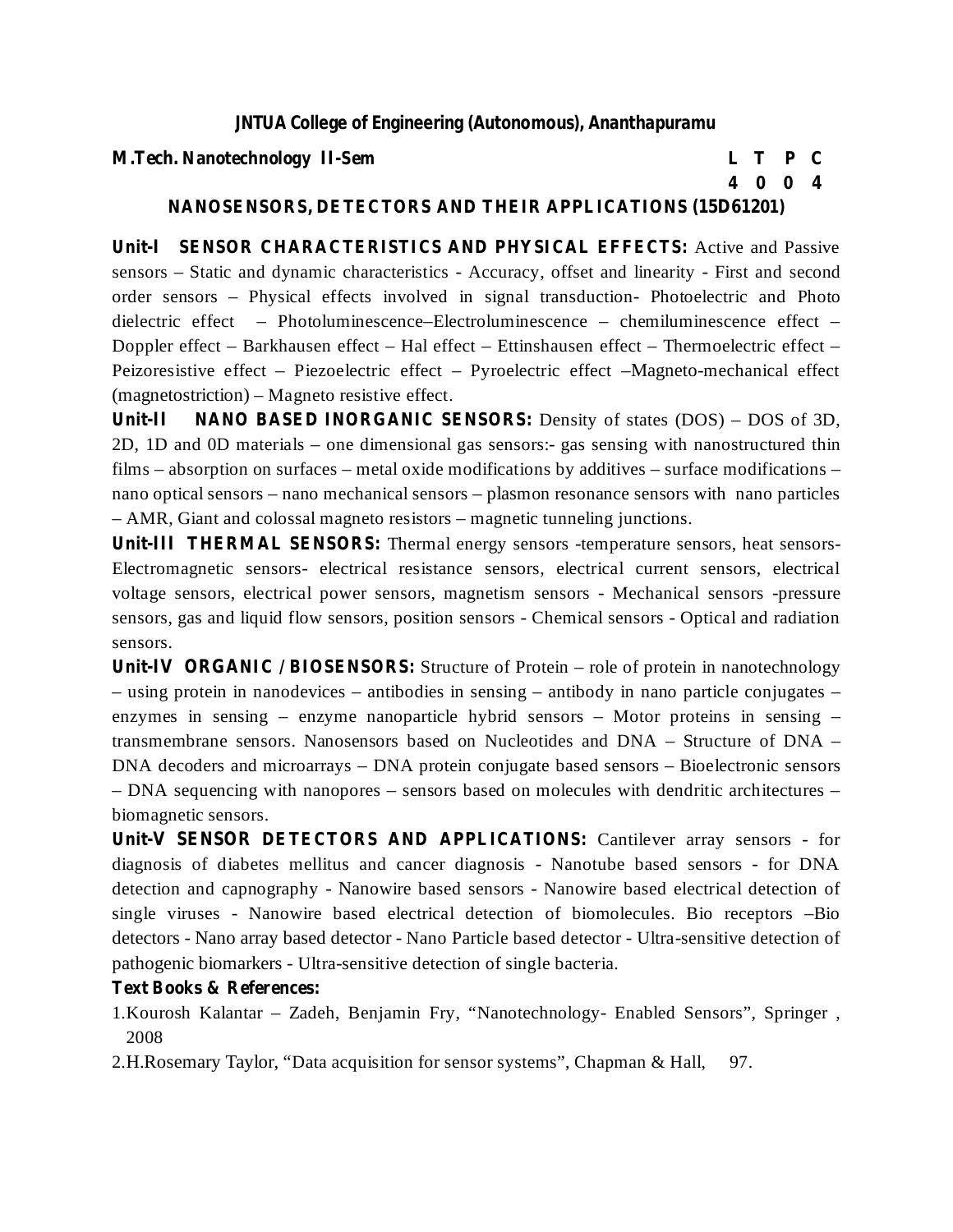- 3.Jerome Schultz, Milan Mrksich, Sangeeta N. Bhatia, Dav J. Brady, Antonio J. Ricco, David R. Walt, Charles L. Wilkins, "Biosensing: International Research and Development", Springer, 2006
- 4.Ramon Pallas-Areny, John G. Webster, "Sensors and signal conditioning" John Wiley & Sons, 2001.

5.Vijay.K.Varadan, Linfeng Chen, Sivathanupillai, "Nanotechnology Engineering in Nano and Biomedicine", John Wiley & Sons, 2010.W. Ranier, "Nano Electronics and Information Technology", Wiley, (2003).

- 5. K.E. Drexler, "Nano systems", Wiley, (1992).
- 6. M.C. Pettey, "Introduction to Molecular Electronics".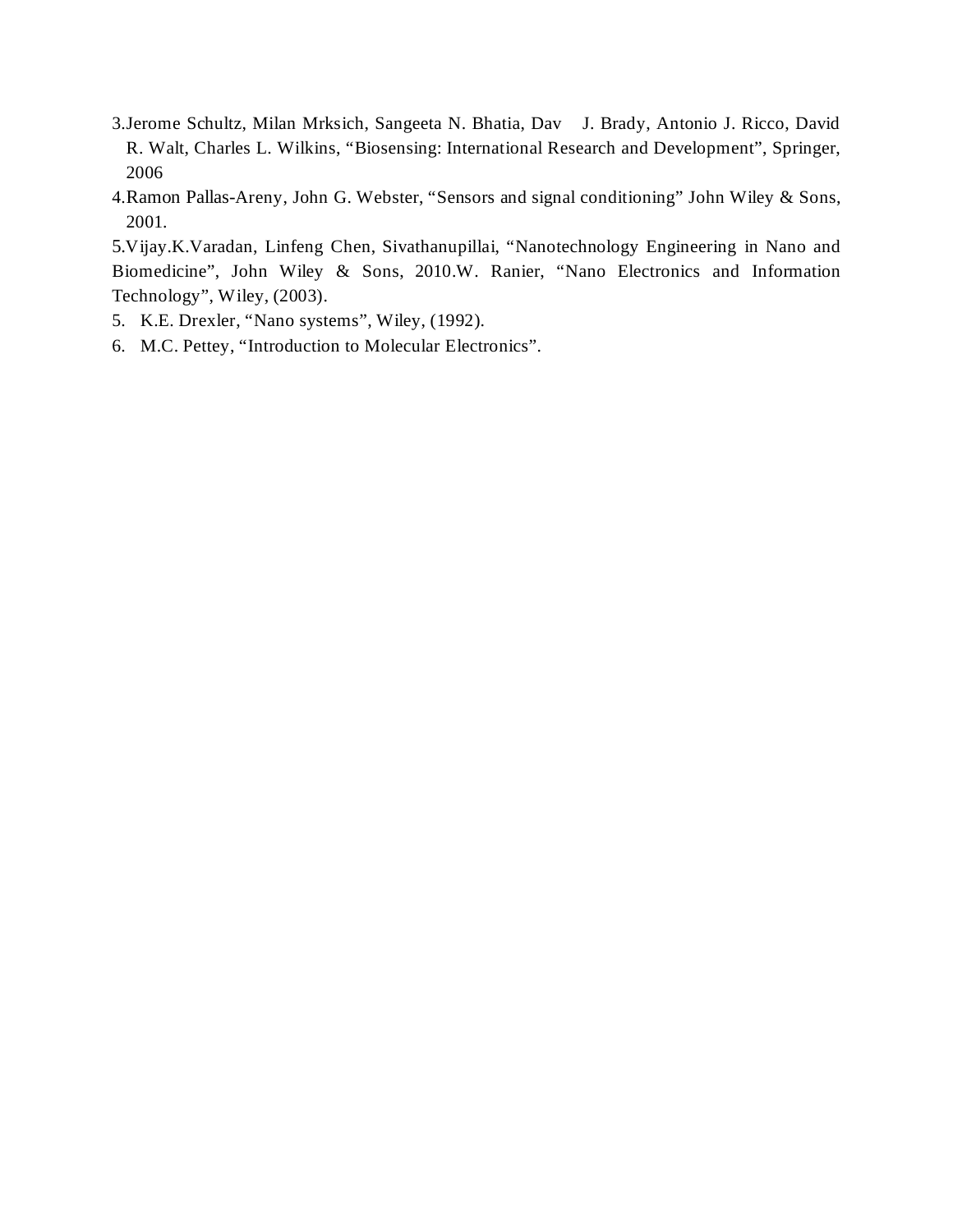#### **M.Tech. Nanotechnology II-Sem L T P C**

# **4 0 0 4**

#### **MEMS AND NEMS (15D61202)**

**Unit-I** Development of micro electronics - Region of Nanostructures - methods and limits on microminiaturization in semiconductors- micro electro mechanical systems.

**Unit-II** Silicon micromachining- semiconductors and insulators - Microsystems fabrication techniques - Silicon MEMS fabrication technology - Single crystal reactive etching and metallization process.

**Unit-III** Non-silicon MEMS and fabrication techniques - SIC MEMS - Biomedical-MEMS techniques - Integration of microsystems with electronics – RF MEMS – Applications.

**Unit-IV** Polymers in Microsystems - Packaging of MEMS devices by anodic/fusion bonding - Pressure sensors and packaging - MEMS performance and evaluation.

**Unit-V** Nano electro mechanical systems - fabrication and process techniques - lntegration of nanosystems and devices - applications and future challenges.

#### **Text Books & References:**

- 1.W.R.Fahrner, "Nanotechnology and Nanoelectronics: Materials, Devices, Measurement Techniques", Springer, 2005.
- 2.K.Goser, P.Glosekotter & J.Dienstuhl, "Nanoelectronic Nanosystems From Transistors to Molecular Quantum Devices" Springer, 2004.
- 3.S. E. Lyshevski, "MEMS and NEMS: Systems, Devices and Structures", CRC Press, 2002.

4.Gregory Timp, "Nanotechnology", Springer, 1999.

5.Vijay K Varadan, K J Vinoy, S Gopalakrishnan, "Smart Material Systems and MEMS: Design and Development", John Wiley &Sons, 2006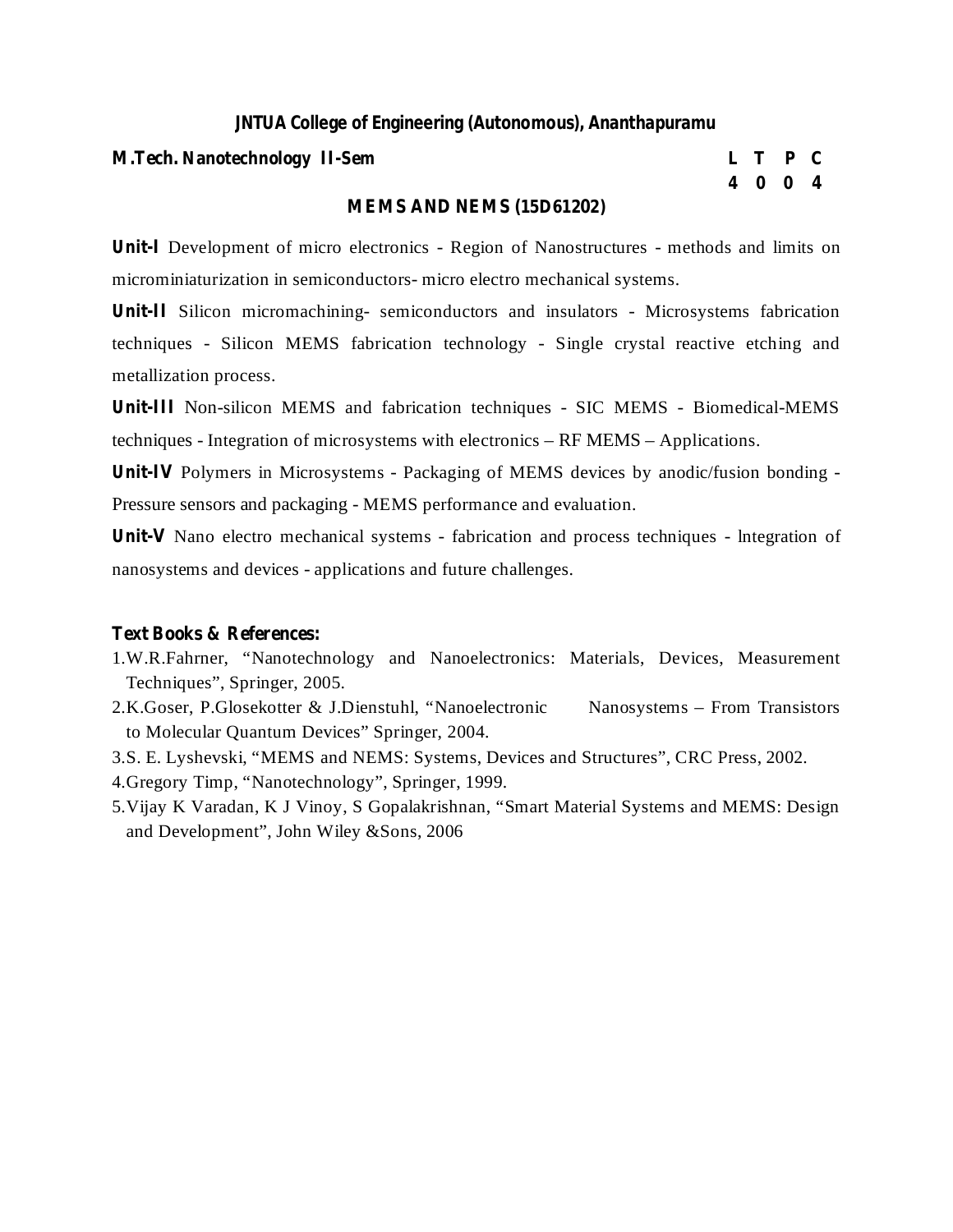#### **M.Tech. Nanotechnology II-Sem L T P C**

# **4 0 0 4**

# **PHYSICOCHEMICAL METHODS FOR CHARACTERIZATION OF NANOMATERIALS (15D61203)**

#### **Unit-I:**

#### **X-RAY DIFFRACTION-I:**

X-rays, electromagnetic radiation, characteristic spectrum, mosley law,scattering, Diffraction, condition for diffraction, X rays as source to see diffraction, Braggs Law, Diffraction directions, diffraction methods

#### **Unit-II:**

#### **X-RAY DIFFRACTION-II:**

single crystal diffraction techniques - Determination of accurate lattice parameters - structure analysis - -relaxation of Braggs law, powder diffractometer, determination of crystal structures,interpretation of diffraction pattern, particle size analysis using Scherer formula.

#### **Unit-III:**

#### **THERMAL ANALYSIS METHODS:**

Principle and Instrumentation of Thermogravimetry; Differential Thermal Analysis and Differential scanning calorimetry-Importance of thermal analysis for nanostructures.

#### **Unit-IV:**

#### **QUALITATIVE AND QUANTITATIVE ANALYSIS:**

Electron Energy Loss Spectroscopy; High Resolution Imaging Techniques- HREM, Atom probe field ion microscopy-X-Ray Photoelectron Spectroscopy, X-Ray Characterization of Nanomaterials – EDAX and WDA analysis – EPMA – ZAP corrections.

#### **Unit-V:**

#### **SPECTROSCOPIC TECHNIQUES:**

Introduction to Molecular Spectroscopy and Differences-With Atomic Spectroscopy-Infrared (IR) Spectroscopy and Applications- Microwave Spectroscopy- Raman Spectroscopy and CARS Applications-Electron Spin Resonance Spectroscopy; New Applications of NMR Spectroscopy.

- 1. B. D.Cullity, "Elements of X-ray Diffraction", 4<sup>th</sup> Edition, Addison Wiley, 1978.
- 2. M. H.Loretto, "Electron Beam Analysis of Materials", Chapman and Hall, 1984.
- 3. R.M.Rose, L.A.Shepard and J.Wulff, "The Structure and Properties of Materials", Wiley Eastern Ltd,
- 4. B.W.Mott, "Micro-Indentation Hardness Testing", Butterworths, London, 1956.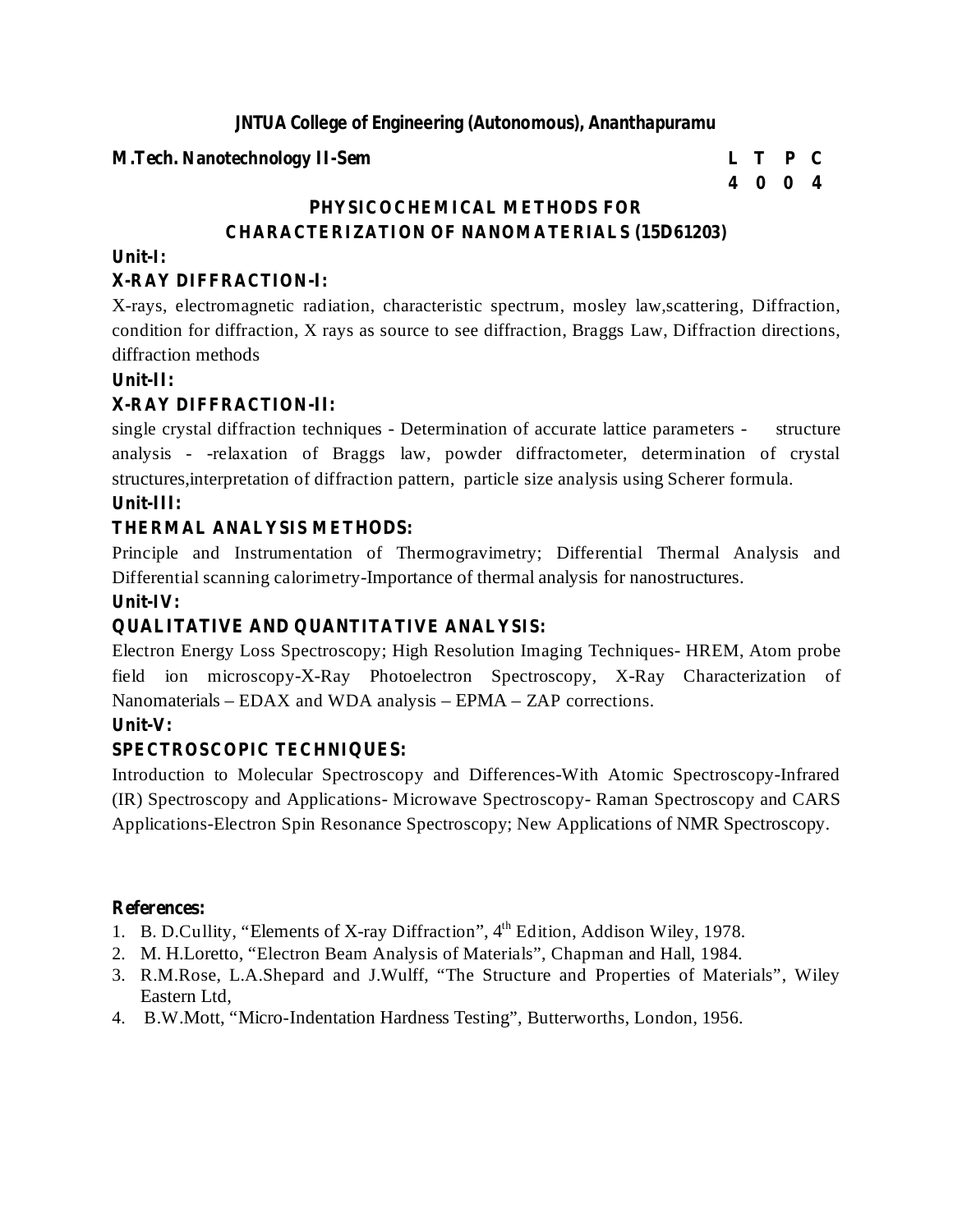#### **M.Tech. Nanotechnology II-Sem L T P C**

# **4 0 0 4**

# **IMAGING TECHNIQUES FOR NANOTECHNOLOGY (15D61204)**

# **Unit-I OPTICAL MICROSCOPY:**

Optical microscopy- Use of polarized light microscopy – Phase contrast microcopy – Interference Microscopy – hot stage microscopy - surface morphology – Etch pit density and hardness measurements.

# **Unit-II SCANNING ELECTRON MICROSCOPY**

Basic design of the scanning electron microscopy – Modes of operation– Backscattered electrons – secondary electrons- X-rays – typical forms of contrast– Resolution and contrast – enhancement – Specimen Preparation, Replicas Various-application of SEM.

# **Unit-III TRANSMISSION ELECTRON MICROSCOPY:**

Basic principles - Modes of operation – Specimen preparation – Diffraction in imperfect crystals – Dislocations – precipitates – Structure of Grain boundaries and interfaces- HRTEM use in nanostructures.

# **Unit-IV ATOMIC FORCE MICROSCOPY:**

Basic concepts-Interaction force-AFM and the optical lever- Scale drawing- AFM tip on nanometer scale structures- force curves, measurements and manipulations-feed back controldifferent modes of operation –contact, non contact and tapping mode-Imaging and manipulation of samples in air or liquid environments-Imaging soft samples. Scanning Force Microscopy-Shear force Microscopy-Lateral Force Microscopy-Magnetic Force microscopy.

# **Unit-V SCANNING TUNNELING MICROSCOPY:**

Principle- Instrumentation- importance of STM for nanostructures – surface and molecular manipulation using STM -3D map of electronic structure.

- 1. J.Goldstein, D. E. Newbury, D.C. Joy, and C.E. Lym, "Scanning Electron Microscopy and X-ray Microanalysis", 2003.
- 2. S.L. Flegler, J.W. Heckman and K.L. Klomparens, "Scanning and Transmission Electron Microscopy: A Introduction", WH Freeman & Co, 1993.
- 3. P.J.Goodhew, J.Humphreys, R.Beanland, "Electron Microscopy and Analysis",
- 4. R.Haynes, D.P.Woodruff and T.A.Talchar, "Optical Microscopy of Materials", Cambridge University press, 1986.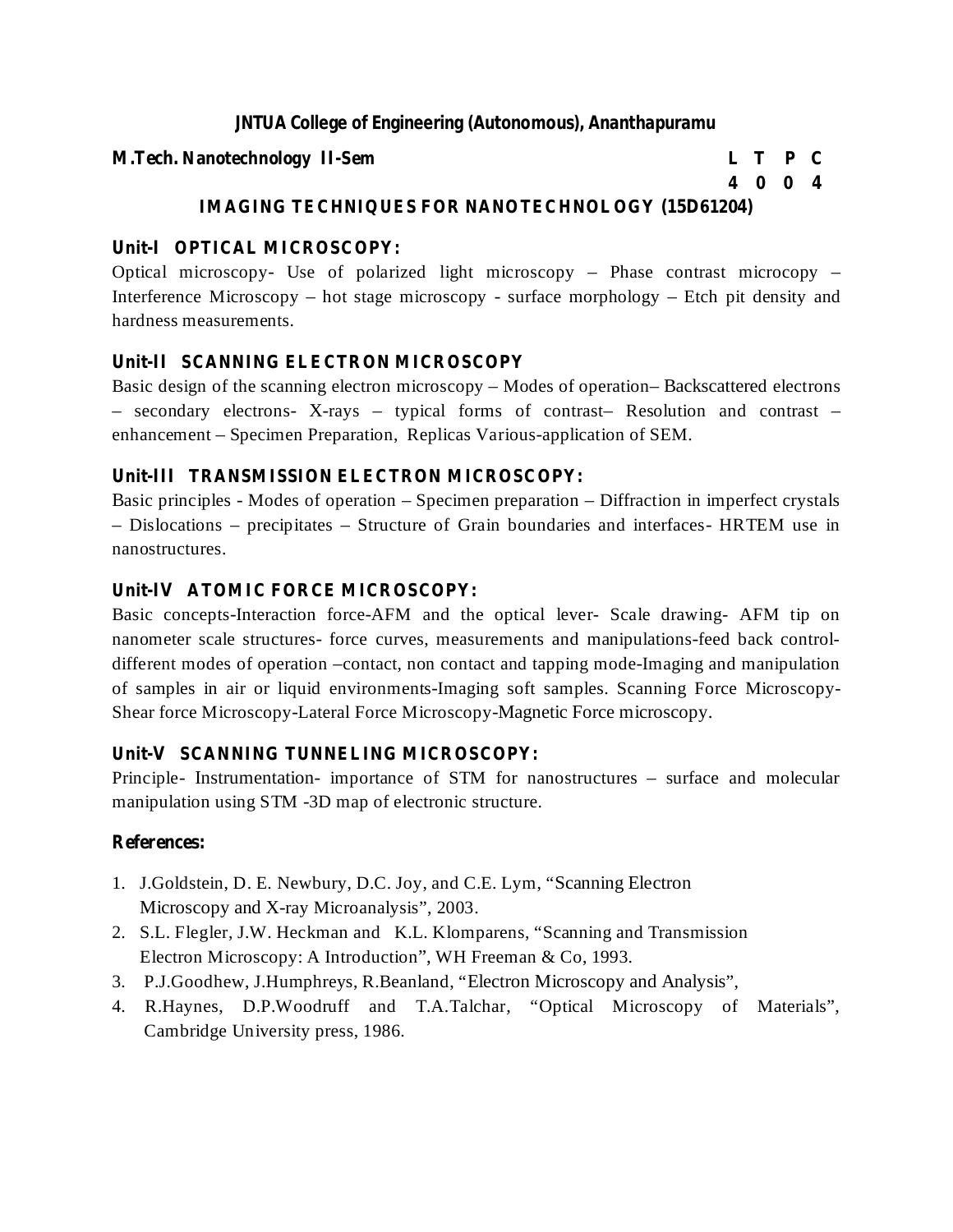#### **M.Tech. Nanotechnology II-Sem L T P C**

# **4 0 0 4**

# **LITHOGRAPHY AND NANOFABRICATION (15D61205)**

# **Unit-I PATTERNING OF THIN FILMS:**

Introduction - Necessity for a clean room- different types of clean rooms-construction and maintenance of a clean room- Lithography -Optical lithography- Optical projection lithography-Multistage scanners resolution- Photomask- Binary mask- Phase shift mask - Attenuated phase shift masks - alternating phase shift masks - Off axis illumination- Optical proximity correction - Sub resolution assist feature enhancement-Optical immersion lithography- Optical interferometric lithography- Holographic lithography.

# **Unit-II MASKLESS OPTICAL LITHOGRAPHY:**

Maskless optical projection lithography - Zone plate array lithography-Extreme ultraviolet lithography.

# **Unit-III ELECTRON BEAM LITHOGRAPHY:**

Scanning electron-beam lithography- maskless EBL- parallel direct-write e-beam systemselectron beam projection lithography - Scattering with angular limitation projection e-beam lithography- Projection reduction exposure with variable axis immersion lenses.

# **Unit-IV X-RAY LITHOGRAPHY:**

Ion beam lithography- Focusing ion beam lithography - Ion projection lithography - Projection focused ion multi-beam - Masked ion beam lithography- Masked ion beam direct structuringatom lithography.

# **Unit-V NANOIMPRINT LITHOGRAPHY AND SOFT LITHOGRAPHY:**

Nanoimprint lithography (NIL)- NIL- hot embossing- UV-NIL- Soft Lithography-Moulding/Replica moulding: Printing with soft stamps- Edge lithography -Dip-Pen Lithographyset up and working principle. Etching techniques- Reactive Ion etching- RIE reactive ion etching- Magnetically enhanced RIE- IBE Ion beam etching- Other etching techniques.

- 1. D. S. Dhaliwal et al., PREVAIL –"Electron projection technology approach for next generation lithography", IBM Journal Res. & Dev. 45, 615 (2001).
- 2. M. Baker et al., "Lithographic pattern formation via metastable state rare gas atomic beams", Nanotechnology 15, 1356 (2004).
- 3. H. Schift et al., "Fabrication of polymer photonic crystals using nanoimprint lithography", Nanotechnology 16, 261, (2005).
- 4. R.D. Piner, "Dip-Pen" Nanolithography, Science 283, 661 (1999).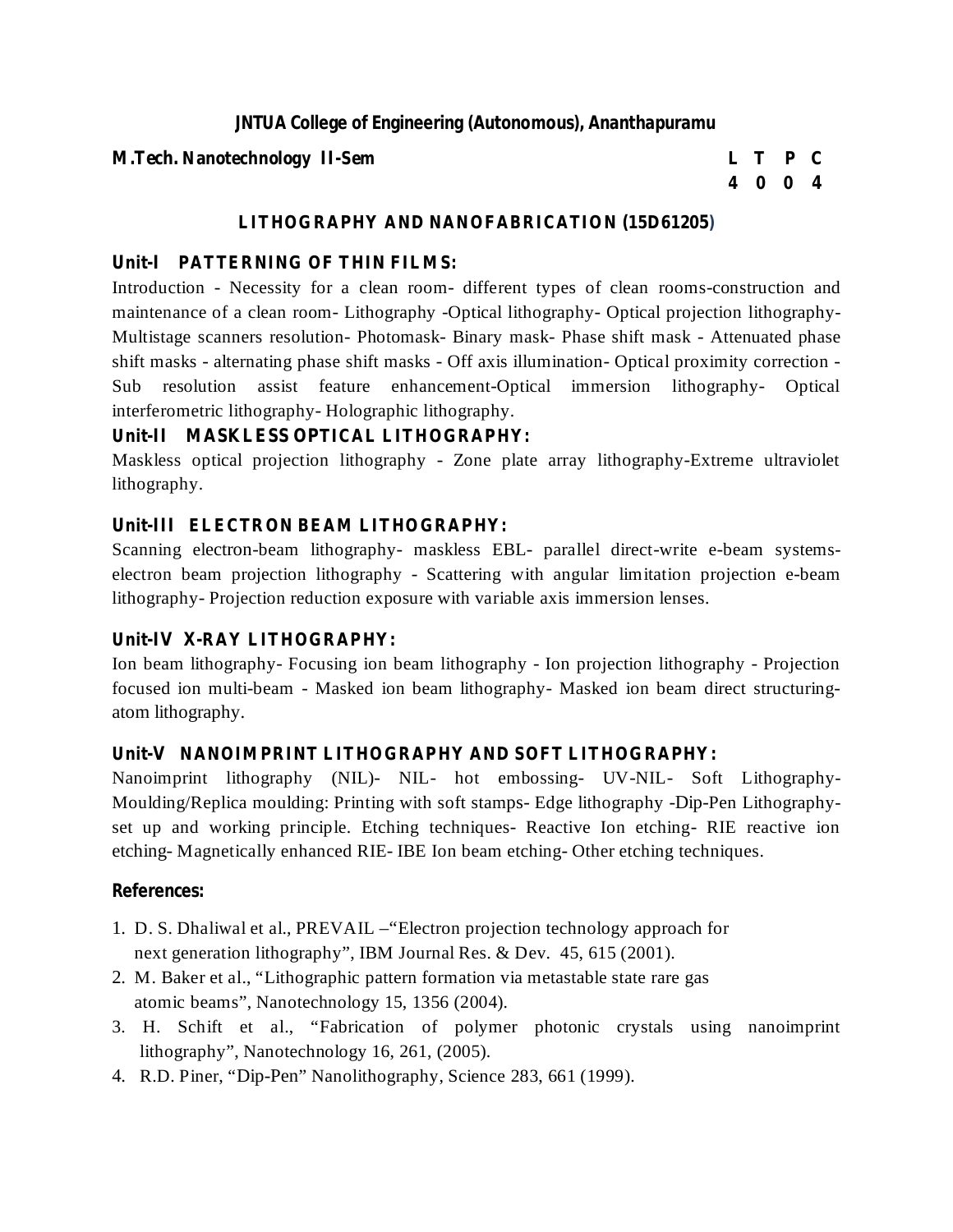#### **M.Tech. Nanotechnology II-Sem L T P C**

# **4 0 0 4**

# **NANOCOMPOSITES - DESIGN AND SYNTHESIS (15D61206) (ELECTIVE – II)**

**Unit-1:** Introduction to Nanocomposites, Composite material, Mechanical properties of Nano composite material: stress - strain relationship, toughness, strength, plasticity. ic-Metal Nanocomposites, Ceramic based nanoporous composite, Metal matrix nanocomposites, Polymerbased nanocomposites

**Unit-2:** Carbon nanotube based nanocomposites and Natural nanobiocomposites, Biomimetic nanocomposites and Biologically inspired nanocomposites.

**Unit-3:** Synthesis methods for various nanocomposite materials: mechanical alloying, thermal spray synthesis etc. properties of nanocomposites.

Unit-4: Nano composites for hard coatings; DLC coatings; Thin lm nanocomposites; Modeling of nanocomposites. Nano Indentation, Types of indentation: Oliver & Pharr, Joslin-Oliver, Vickers Indentation process.

**Unit-5:** Processing of polymer nanocomposites, Salt infiltration, Powder mixing, Intrusion method, Exfoliation & interaction, Gel-casting impregnation techniques: Hot melt impregnation, solution impregnation.

#### **Text Books & References:**

1. Nanocomposite Science & Technology by P.M. Ajayan, L.S. Schadler and P.V. Braun, Wiley-VCH GmbH Co.

2. Introduction to Nano Technology by Charles. P.Poole Jr and Frank J. Owens; Wiley India Pvt Ltd.

3. Nanotechnology, A gentle introduction to the next big idea by Mark Ratner, Daniel Ratner Pearson education.

#### **Reference books:**

1. Encyclopedia of Nanotechnology by H.S.Nalwa

2. Encyclopaedia of Nano Technology by M.Balakrishna rao K.Krishna Reddy, Vol I to X Campus books.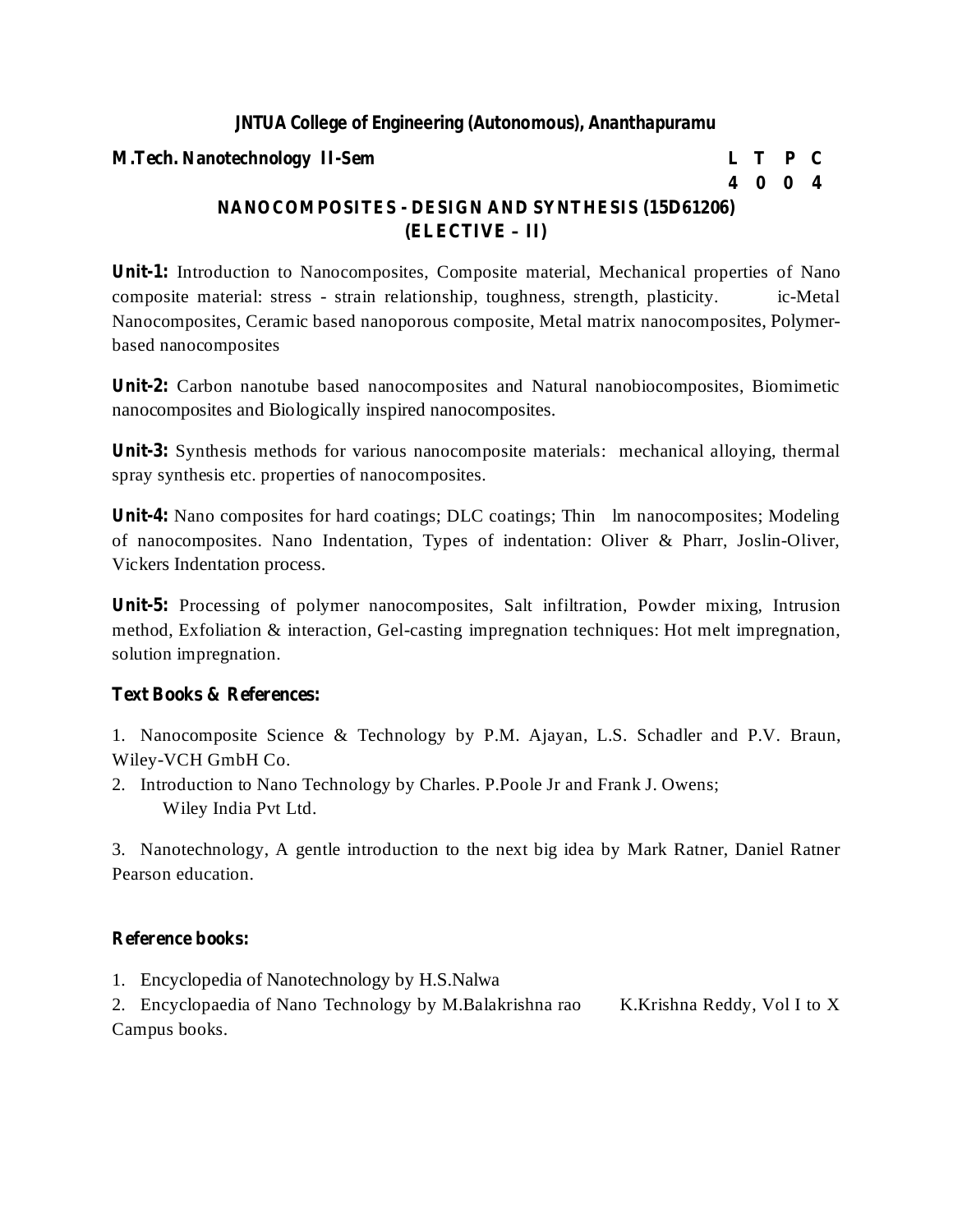#### **M.Tech. Nanotechnology II-Sem L T P C**

**4 0 0 4**

### **ADVANCED DRUG DELIVERY SYSTEMS (15D61207) (ELECTIVE-II)**

**Unit-1:** Dendrimers- Synthesis -Nanoscale containers- Gene transfection. Nanoscafold systems-Biocompatibility of Dendromers

Unit-2: Microfabricated drug delivery systems - Microneedles- Micropumps-Microvalves-Implantable microchips – sustained chronic disease.

Unit-3: Properties of drug targeting delivery systems-ADME hypothesis-site specific drugs. Synthetic carrier for drugs-liposomes-Antidodies.

**Unit-4:** Targeted Nano particles for drug delivery-Polymers nanotubes-Issues for specific disease will be addressed.

**Unit-5:** Virus Based Nanoparticles - Modification by bioconjugation. Tumour targetting invivo – use in biomedical Imaging.

#### **Text Books & References:**

1. Drug Delivery: Engineering Principles for Drug Therapy, M. Salzman,

Oxford University Press, 2001.

- 2. Drug Delivery and Targeting, A.M. Hillery, CRC Press, 2002.
- 3. Drug Delivery: Principles and Applications, B. Wang, Wiley Intersceince, 2005.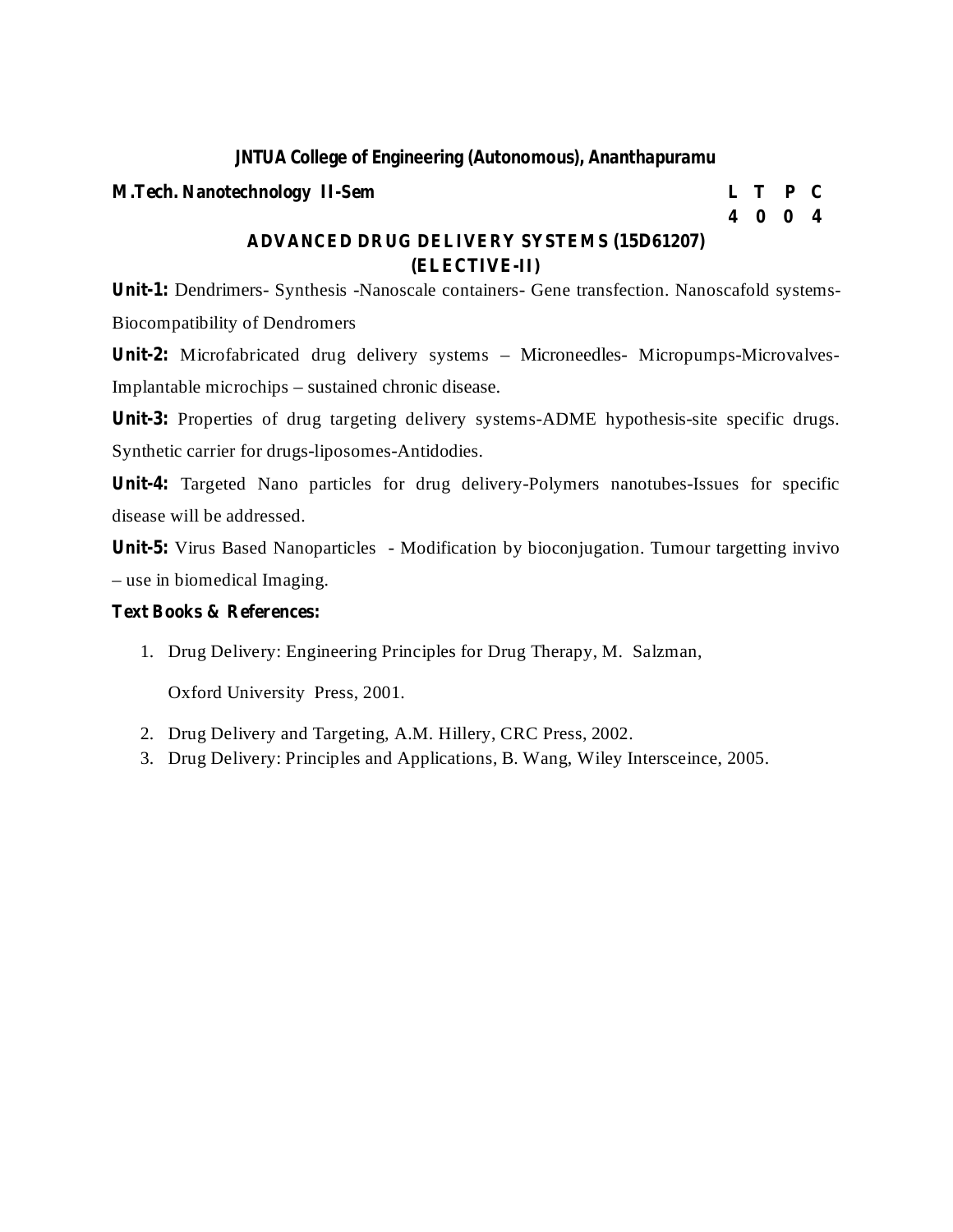#### **M.Tech. Nanotechnology II-Sem L T P C**

# **4 0 0 4**

# **CARBON NANO TUBES AND APPLICATIONS (15D61208) (ELECTIVE-II)**

**Unit-I:** Carbon Nano structures and types of Carbon Nano tubes, growth mechanisms. Synthesis of CNTs by Flame, CVD, Laser & Arc-discharge process.

**Unit-II:** Mechanical reinforcements, Solid Disordered carbon Nanostructures, Nano structured crystals. Graphene,Carbon nanofibers. Electrical, Vibrational, Mechanical Properties of CNTs, optical properties & Raman spectroscopy of CNTs

**Unit-III:** Carbon clusters and Fullerenes.

Unit<sub>**IV:** Lithium & Hydrogen adsorption & storages. Fuel cell applications and energy storage,</sub> Chemical Sensors applications of CNTs.

**Unit-V:** Computer applications (Nano chip), optical and telecommunication applications, Nano composites, silicon Nanowires.

#### **Text books:**

1. Introduction to Nanotechnology by Charles P. Poole and Frank J.Owens Wiley India Pvt Ltd.

2. Nanotechnology and Nano Electronics – Materials, devices and measurement techniques by WR Fahrner, Springer publications

#### **Reference books:**

- 1. Encyclopaedia of Nanotechnology by M.Balakrishna rao and K.Krishna Reddy, Vol I to X Campus books.
- 2. Encyclopedia of Nanotechnology by HS Nalwa

3. Nanotechnology – science, innovation and opportunity by Lynn E.Foster. Hall Pearson education.

4.Nano:The Essentials – Understanding Nano Scinece and Nanotechnology by T.Pradeep; Tata Mc.Graw Hill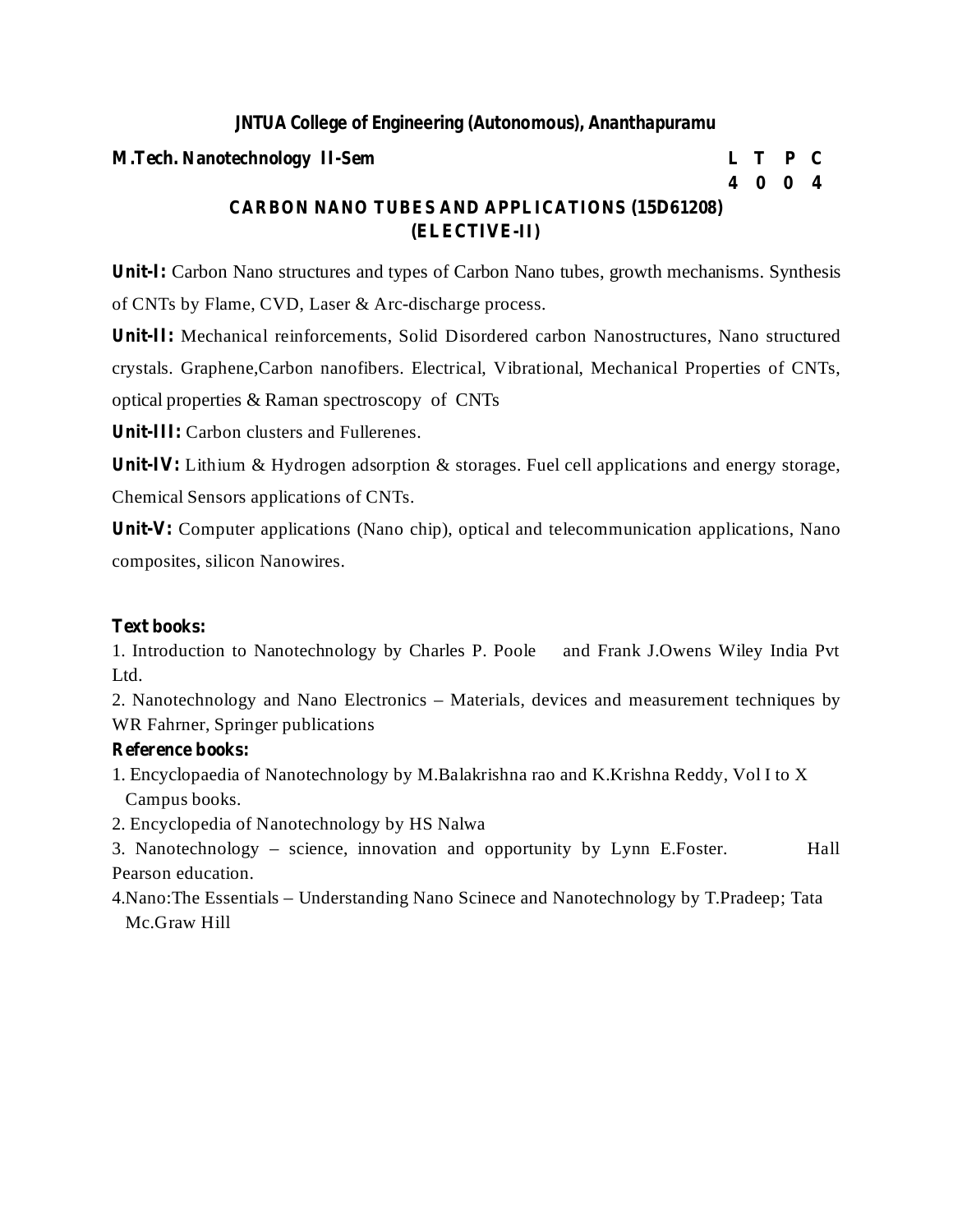#### **M.Tech. Nanotechnology II-Sem L T P C**

# **3 0 0 0**

# **RESEARCH METHODOLOGY (15D54201)**

# **(Audit Course For M.Tech. –II Semester Program from 2015 admitted batches onwards)**

# **UNIT I**

Meaning of Research – Objectives of Research – Types of Research – Research Approaches – Guidelines for Selecting and Defining a Research Problem – research Design – Concepts related to Research Design – Basic Principles of Experimental Design.

# **UNIT II**

Sampling Design – steps in Sampling Design –Characteristics of a Good Sample Design – Random Sampling Design.

Measurement and Scaling Techniques-Errors in Measurement – Tests of Sound Measurement – Scaling and Scale Construction Techniques – Time Series Analysis – Interpolation and Extrapolation.

Data Collection Methods – Primary Data – Secondary data – Questionnaire Survey and Interviews.

#### **UNIT III**

Correlation and Regression Analysis – Method of Least Squares – Regression vs Correlation – Correlation vs Determination – Types of Correlations and Their Applications

#### **UNIT IV**

Statistical Inference: Tests of Hypothesis – Parametric vs Non-parametric Tests – Hypothesis Testing Procedure – Sampling Theory – Sampling Distribution – Chi-square Test – Analysis of variance and Covariance – Multi-variate Analysis.

#### **UNIT V**

Report Writing and Professional Ethics: Interpretation of Data – Report Writing – Layout of a Research Paper – Techniques of Interpretation- Making Scientific Presentations in Conferences and Seminars – Professional Ethics in Research.

#### **Text books:**

- 1. Research Methodology:Methods and Techniques C.R.Kothari, 2<sup>nd</sup> Edition, New Age International Publishers.
- 2. Research Methodology: A Step by Step Guide for Beginners- Ranjit Kumar, Sage Publications (Available as pdf on internet)
- 3. Research Methodology and Statistical Tools P.Narayana Reddy and G.V.R.K.Acharyulu, 1st Edition,Excel Books,New Delhi.

#### **REFERENCES:**

- 1. Scientists must Write Robert Barrass (Available as pdf on internet)
- 2. Crafting Your Research Future –Charles X. Ling and Quiang Yang (Available as pdf on internet)